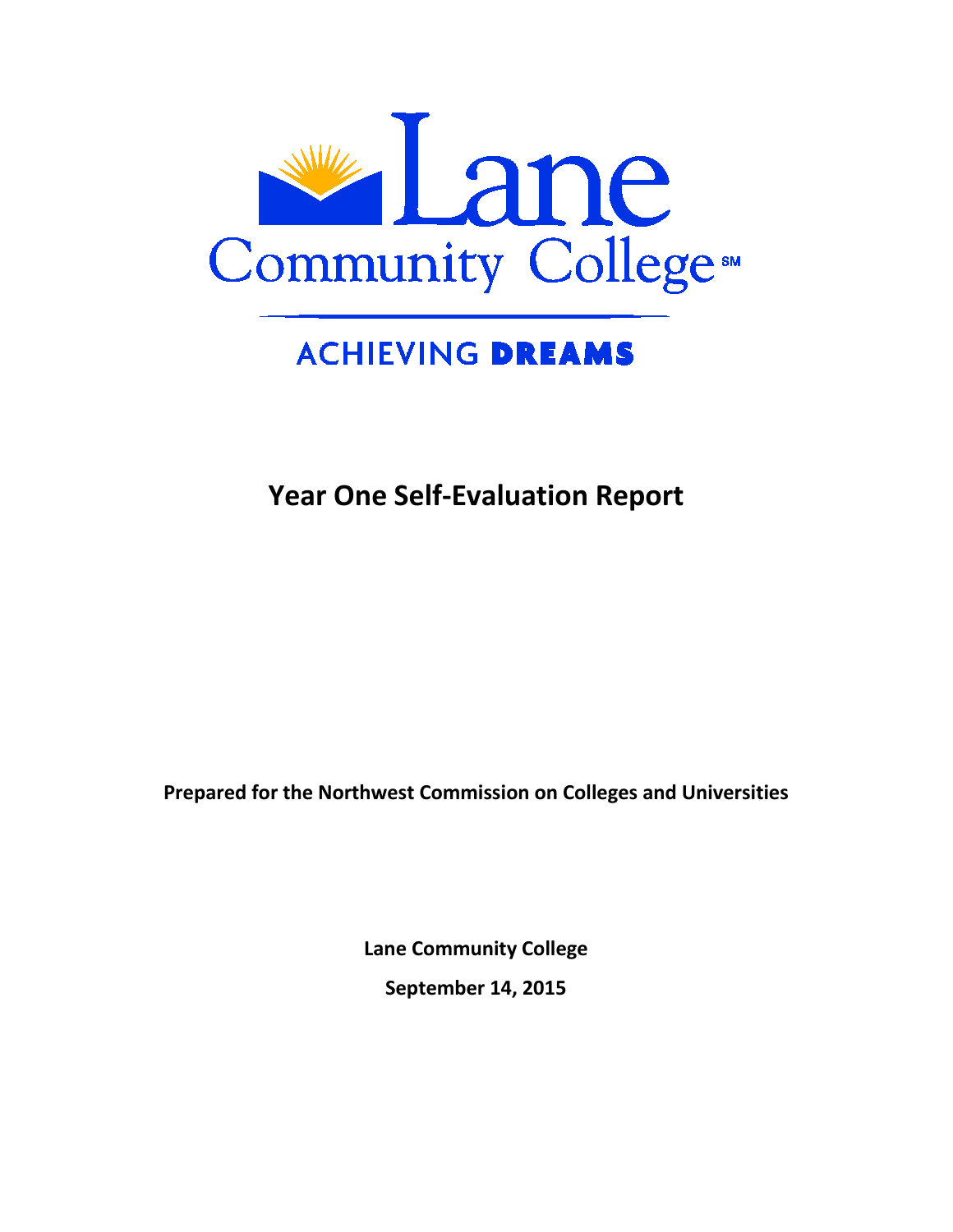# **TABLE OF CONTENTS**

| INSTITUTIONAL OVERVIEW NATIONAL AND RELATIONSHIPS AND RELATIONSHIPS AND RELATIONSHIPS AND RELATIONSHIPS AND RE |                |
|----------------------------------------------------------------------------------------------------------------|----------------|
| PREFACE                                                                                                        |                |
|                                                                                                                |                |
|                                                                                                                | $\overline{4}$ |
| Response to Recommendation 1-Completion of planning processes to support and document mission                  |                |
| fulfillment (Standard 3.A)                                                                                     |                |
|                                                                                                                |                |
|                                                                                                                |                |
| Response to Recommendation 3-Development of an institutional effectiveness model (Standards 1.B.2 and          |                |
|                                                                                                                |                |
|                                                                                                                |                |
|                                                                                                                |                |
|                                                                                                                |                |
|                                                                                                                | 12             |
|                                                                                                                |                |
|                                                                                                                |                |
|                                                                                                                |                |
|                                                                                                                |                |
|                                                                                                                |                |
|                                                                                                                |                |
|                                                                                                                |                |
|                                                                                                                |                |
|                                                                                                                |                |
|                                                                                                                |                |
|                                                                                                                |                |
| 19 19. 1.B.2: The institution established objectives for each of its core themes                               |                |
| <b>CONCLUSION</b>                                                                                              | 19             |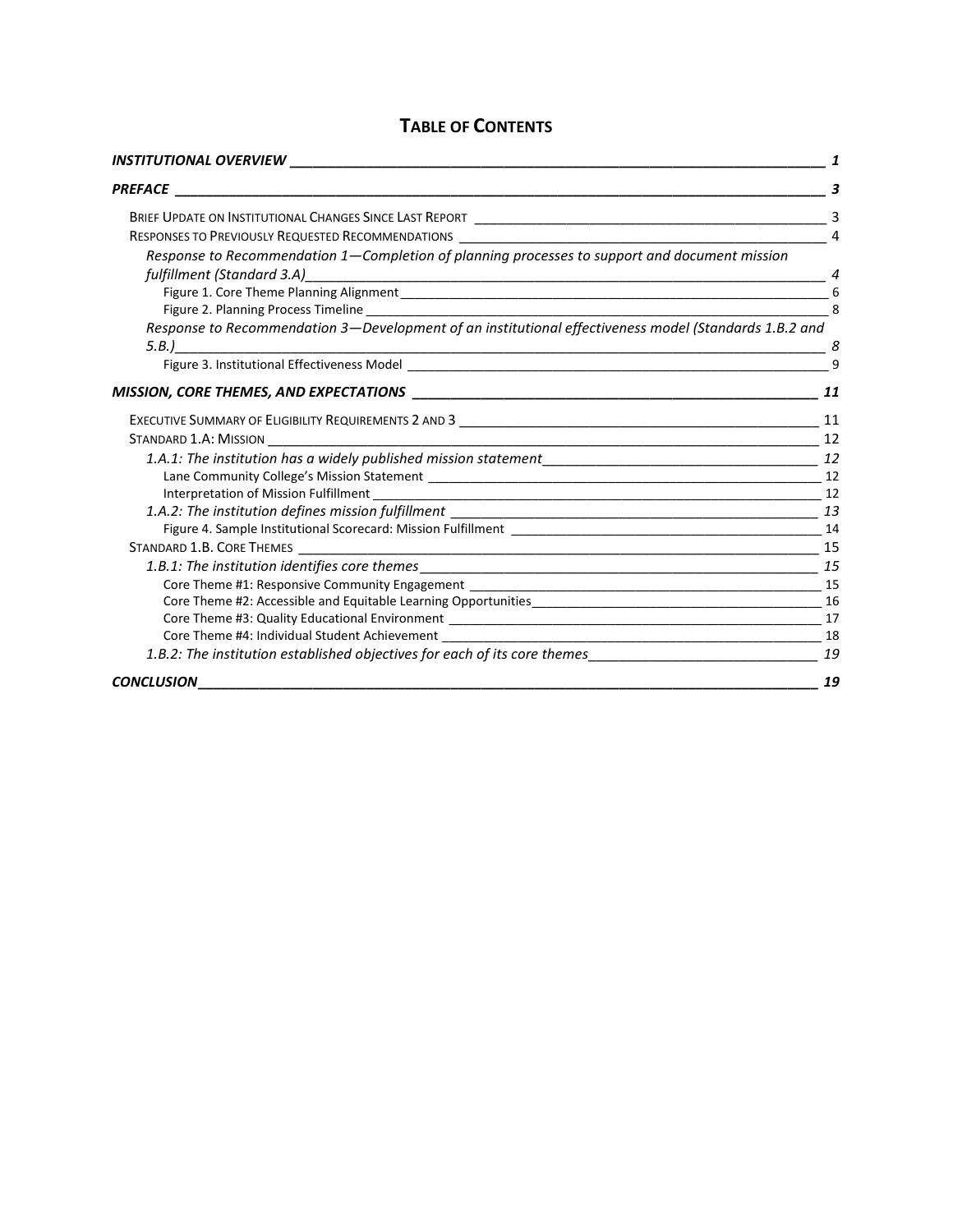# **INSTITUTIONAL OVERVIEW**

<span id="page-2-0"></span>During this past year, we celebrated the 50th anniversary of Lane Community College's founding as a comprehensive community college. For 50 years, Lane has fulfilled its promise to the community by embracing a vision, mission, core values, and more recently, core themes that focus squarely on community needs. In its planning, decision-making, resource allocation, and focus on learning, the college demonstrates its commitment to providing access to higher education and supporting student success, particularly for under-represented and nontraditional students. Student success is defined as the journey through which students develop, progress toward, and achieve their goals.

This past year was also the college's year seven self-study and peer evaluation visit. In addition to receiving eight commendations, the college also received recommendations, two of which we were asked to address in this report. The college began work on Recommendations 1 and 3 in January 2015, and it has made significant progress toward remedying the concerns highlighted by the Commission in those recommendations and how they relate specifically to Standards 3.A, 1.B.2 and 5.B. To better assess whether we are fulfilling our mission, college leadership undertook an inclusive process to rethink our core themes so that they would better reflect the college's character and aspirations. The campus community, Institutional Effectiveness Committee, and the Accreditation Team structured and contributed to this process. This work ultimately supports our focus on student success.

All students who come to Lane, whether their goal be transfer, career technical education, foundational skills development, or life-long learning, have a broad range of options for their education and supports, as the college provides comprehensive programming to meet both the community's and students' needs.

*Transfer.* Students who come to Lane with the goal of transfer in the arts and sciences are guided by a growing number of Transfer Guides. These guides help them in their pursuit of a transfer degree through Lane's School of Arts and Sciences. Lane has a strong association with its neighbor, the University of Oregon, as well as with Oregon State University and the Oregon Health Sciences University. Every year students are either dually enrolled or transfer to a four-year institution. Transfer is not only for students in the arts and sciences. Lane students pursuing a career technical degree through the college's School of Professional and Technical Careers also have increasing opportunities to extend their associate degree by continuing to a four-year college or university to earn a bachelor's degree.

*Career & Technical Education*. Lane has continued the tradition of career and technical education begun in 1938 by its precursor, the Eugene Vocational School. Since that time, the college has greatly expanded services and programs to meet the community's changing needs. Today, Lane offers applied degrees and certificates in a wide range o[f technical program](http://www.lanecc.edu/collegecatalog/career-and-technical-programs) areas.

*Foundational skills, and life-long learning.* Lane students access many developmental courses to improve their foundational skills in reading, writing, and math in preparation for pursuing a college-level educational goal. Lane's offerings include [Academic Learning Skills,](https://www.lanecc.edu/als) Adult Basic and Secondary [Education,](https://www.lanecc.edu/abse) and [English as a Second Language.](https://www.lanecc.edu/esl) The college also has a vast number of classes through [Continuing Education](https://www.lanecc.edu/ce) which are offered each term and are designed for lifelong learning, such as creative arts, health and wellness, small business development, as well as workforce development for non-credit health occupations, such as licensed massage therapy or certified nursing assistant.

*Geography and operation.* Lane's service district represents approximately 359,000 residents, slightly less than 10 percent of Oregon's population. The district encompasses approximately 5,000 squaremiles, which includes most of Lane County from the Pacific Ocean to the Cascade Mountains, as well as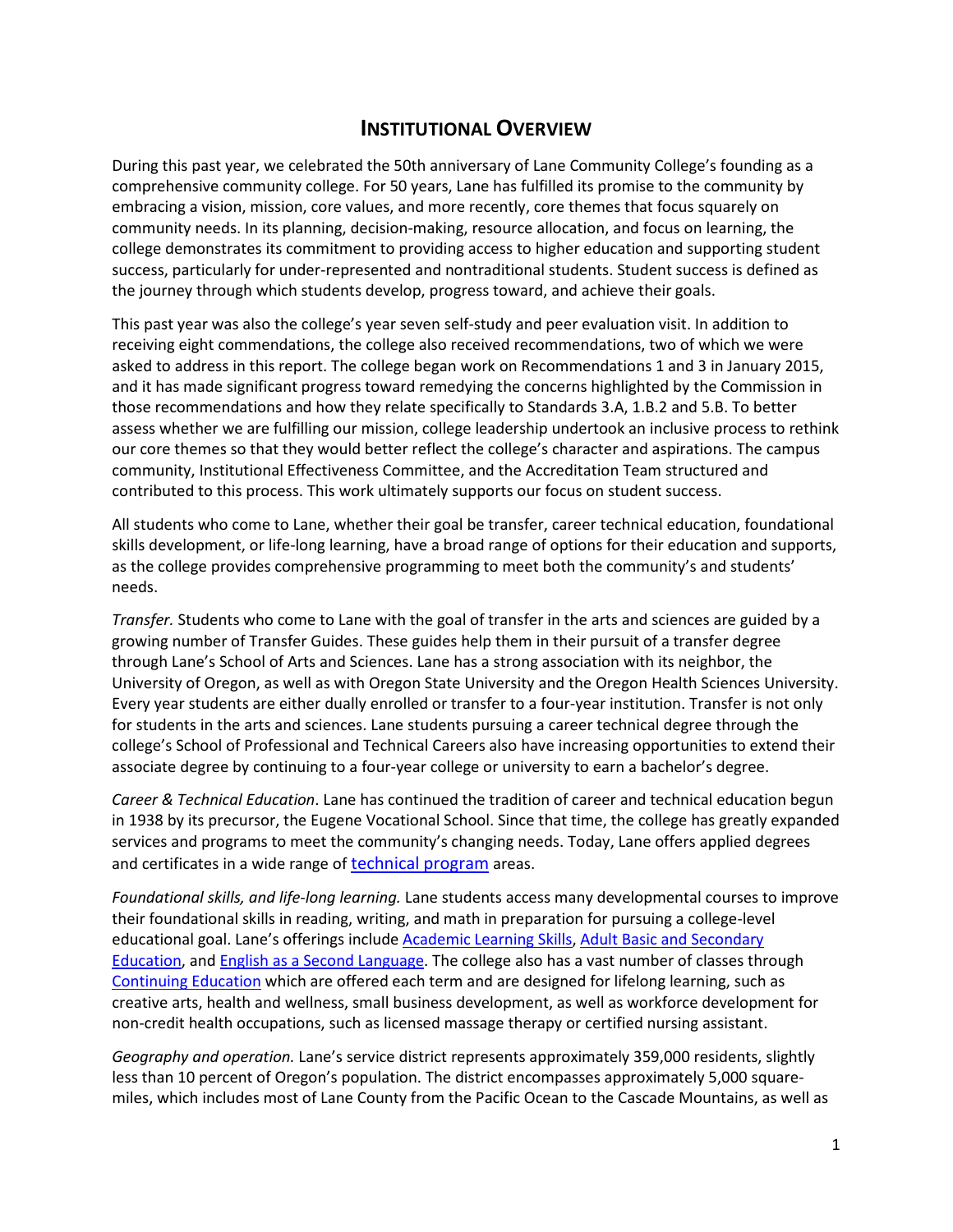individual school districts in Benton, Linn, and Douglas counties. Lane's 314-acre main campus is located in southeast Eugene, and the college offers classes and services at a number of other locations including the Downtown Center in Eugene, centers in Cottage Grove, Florence, and the Eugene Airport, as well as outreach sites around the community. Lane employs more than 1,000 employees who served more than 33,000 students during fall term 2014. The college had a total FTE of 12,312 in 2014-15, 86% of which was credit. The gender division among credit students is about even, though more than 60 percent of noncredit students are women. Over 75 percent of Lane credit students identify as Caucasian, with Hispanic being the next most common identity category for nearly 11 percent of credit students.

Lane has a governing board comprised of seven locally-elected voting members. The Board of Education governs by policy and entrusts the operational aspects of running the college to the administration. Board policy states that Lane is "governed by a system that is a learning-centered system and fulfills the vision, mission, core values and strategic directions of the college," which ensures that Lane focuses its work on student success. Additionally, the college governance system "shall recognize that the best decisions regarding policy and planning at the institutional level are made through the inclusion of many and diverse voices (Board Policy BP325, College Governance System). That policy also recognizes "the role and authority of the president of the college as being directly accountable and responsible to the Board of Education for the education leadership and effective management of the college's human, facilities and land and fiscal resources."

*Finances.* By most measures, state financial support for higher education is substandard in Oregon. The State Higher Education Executive Officers (SHEEO) Association reported for fiscal year 2013-14 that Oregon ranks 47<sup>th</sup> in educational funding per FTE. Oregon community colleges receive funding through three primary sources: state allocation of funds through a biannual state budget; student tuition and fees; county-based property tax. During the recent economic recession, the state significantly reduced funding for community colleges. To compensate for the loss in revenue, tuition and fees were increased and now comprise more than 40 percent of Lane's general fund revenues. As a result, the college budget is much more sensitive to enrollment increases and declines. As the economy has improved, the college is experiencing substantial declines in enrollment which then affects revenue. Following an enrollment increase of approximately 40 percent during the recession, we have returned to pre-recession levels. Total student FTE declined more than 20% during the two-year period, 2012-13 through 2013-14, and enrollment decreases continued in the double-digits during each term of 2014-15. The new economic reality required the college to seek new revenue, cut operating costs, and prioritize services to meet lower demand without reducing quality or student access. Through these challenging times, Lane continues to find innovative ways to support student success.

The college provides benefits to the community, both in terms of economic growth, and investment. For example, the accumulated credits achieved by former Lane students over the past 30 years translate to \$328.5 million in added regional income each year due to the higher earnings of students and increased output of businesses (Economic Impact Study 2012). Furthermore, the college's relationship with the community helps Lane provide the right services and programs to students to support their journeys as they develop, progress toward, and achieve their goals. Lane's work reflects the identity of the college forged over the past half-century.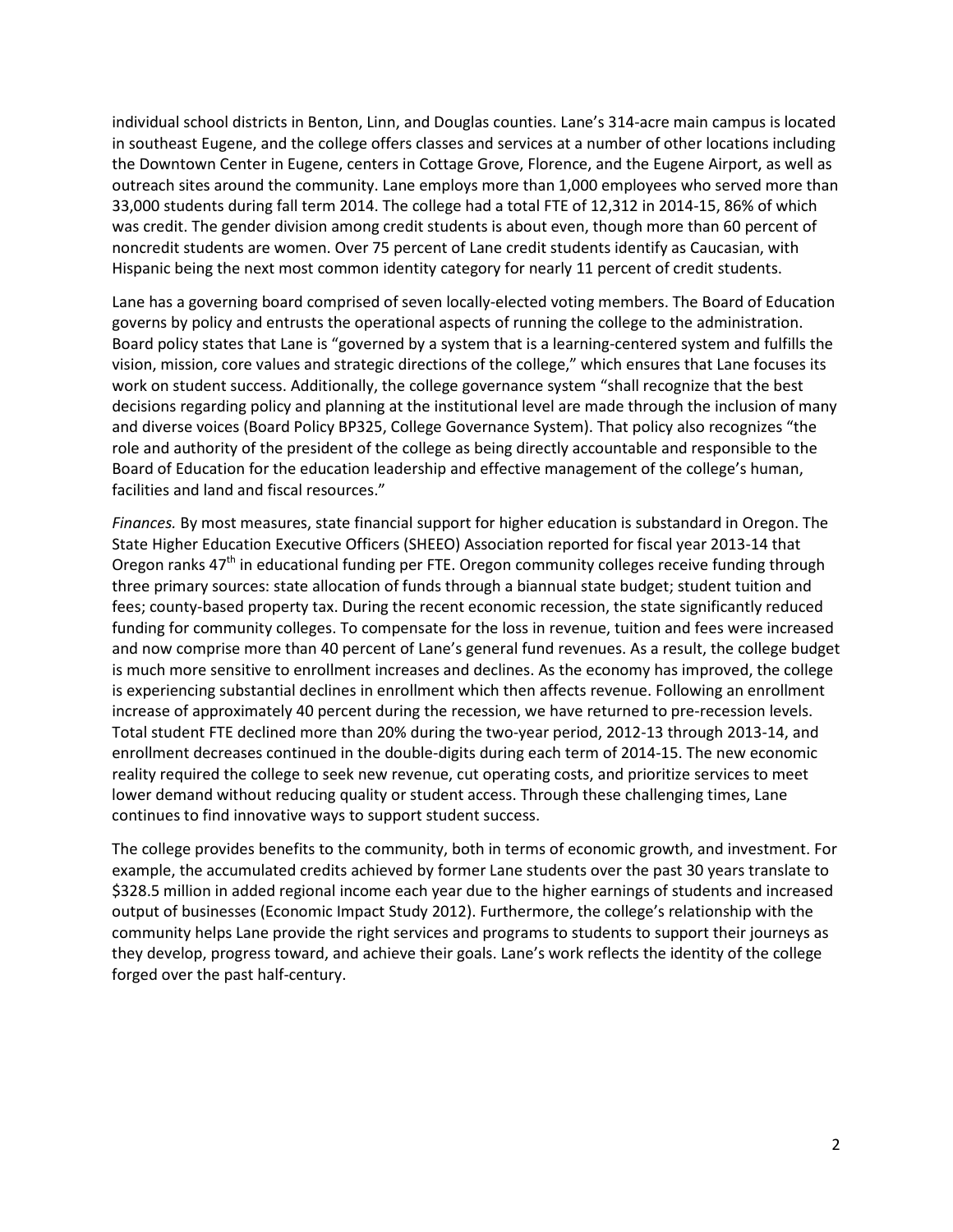# **PREFACE**

# <span id="page-4-1"></span><span id="page-4-0"></span>*Brief Update on Institutional Changes Since Last Report*

Lane Community College has proactively embraced the peer review recommendations from the 2014 comprehensive self study. The result is a number of significant institutional changes in the spirit of creating a more evidence-driven organizational environment that is better positioned to be responsive to the dynamic educational environment. In particular, Lane has undertaken an inclusive and robust institutional effectiveness and planning program. At the same time, Lane has responded to a number of environmental developments including changing leadership in several areas and the reduction of enrollment and programs.

*Institutional Effectiveness:* Since the Fall 2014 report, the college has devised and implemented an institutional effectiveness model, which ensures alignment of institutional planning and effectiveness efforts. The model is designed to focus particularly on student learning and success. The framework incorporates past and on-going planning, assessment, and institutional effectiveness efforts of the Accreditation Team, Achieving the Dream Teams, the Assessment Team, the Department Planning Workgroup, Program Review, and the Strategic Enrollment Management Committee. This institutional effectiveness model employs interrelated contributions made by faculty, staff, and management across all areas of the college, ensuring full incorporation of the college's broad core themes and mission. Evidence will be reviewed from each effort and result in a comprehensive report that will help us determine if we are fulfilling our mission.

The Institutional Effectiveness Committee is the over-arching body that coordinates and analyzes college-wide assessment efforts, and so assesses effectiveness of the institution's many services and activities, evaluates degree of mission fulfillment, and disseminates information to the campus and community. This model is described in detail in response to Recommendation 3, below.

*Changes in Institutional Leadership:* Lane has seen changes in administrative and managerial positions since the Fall 2014 report, including the Executive Dean of the School of Arts and Sciences which has been filled on an interim basis; a competitive search process will begin fall term 2015.

*Enrollment and Program Closures:* The college has experienced a significant drop in enrollment, beyond even what was predicted for the 2014-15 academic year. During 2013-14 enrollment dropped 12%, and in 2014-15 total FTE declined 15%. During budget development, the college budgeted for another 7% decrease in enrollment for the 2015-16 academic year. The drop in enrollment has significantly affected the college's operational budget, as 40% of general fund operating resources are now tied directly to tuition and fees. In addressing the budget shortfall, the college applied budget development principles, criteria, and data elements as specified in the long-range financial plan. Academic, student affairs, and college services programs were assessed using these criteria and data elements. Ultimately, the labor-market and budget analysis showed that two programs—Electronics and Auto Collision and Refinishing—did not have sufficient numbers of students, completers, or jobs in the community upon completion in order to operate cost effectively or serve community needs. These programs will be discontinued in 2015-16, after currently enrolled students finish their program. Currently enrolled students will be allowed to finish their program during a two-year teach out plan. In addition to the program closures, hundreds of thousands of dollars were cut from part-time budgets in the transfer areas resulting in the loss of many long-time part-time faculty across campus and in particular in the School of Arts and Sciences.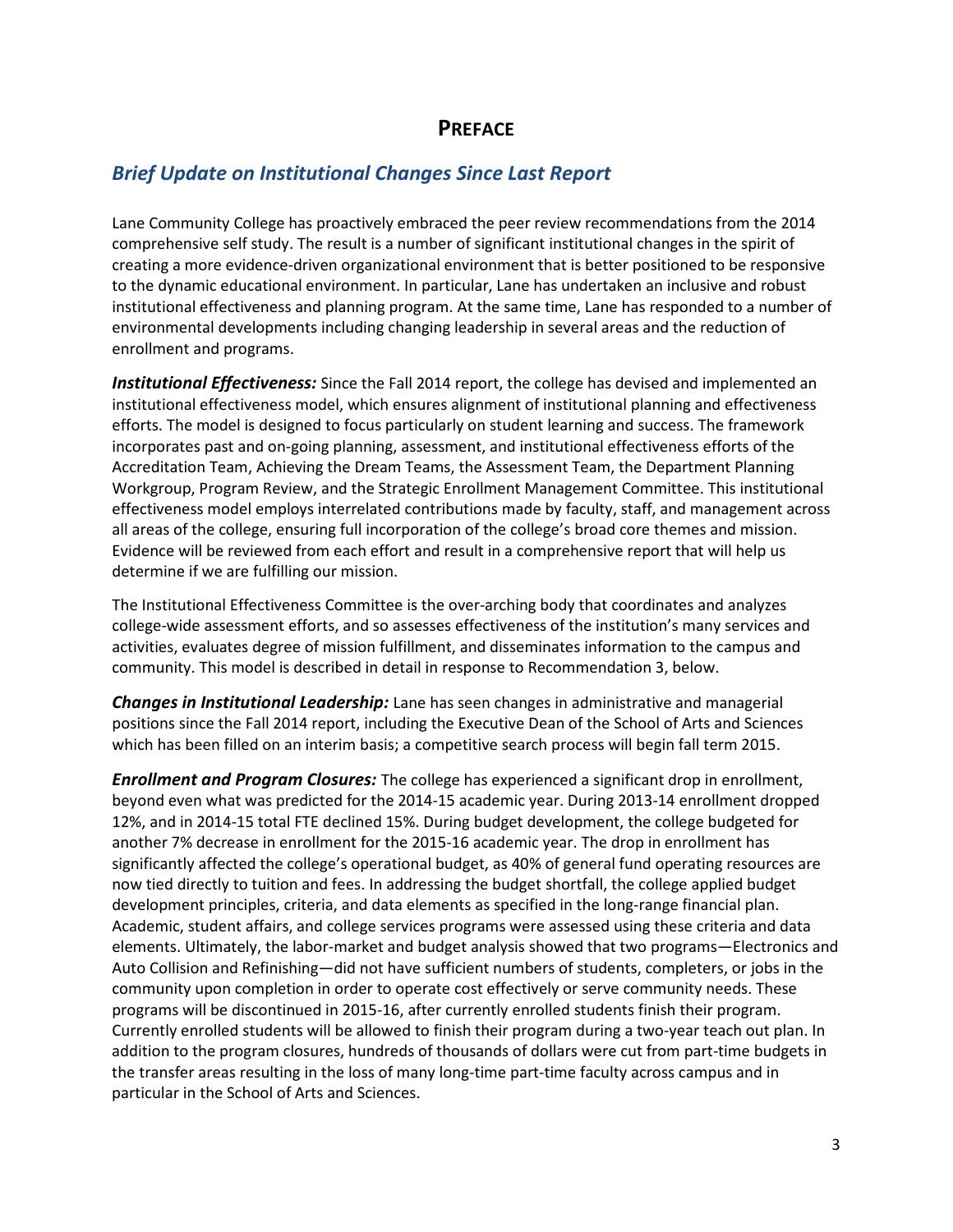# <span id="page-5-0"></span>*Responses to Previously Requested Recommendations*

## <span id="page-5-1"></span>**Response to Recommendation 1—Completion of planning processes to support and document mission fulfillment (Standard 3.A)**

The college has designed a new institutional planning structure which addresses the NWCCU recommendation to ensure planning processes are purposeful, systematic, integrated, and comprehensive and supports and documents mission fulfillment (Standard 3.A). The structure uses 1) an institutional effectiveness model, 2) new core themes, 3) a robust program review process, 4) annual department updates and review to ensure the college's planning for the future is working toward greater integration across departments, and is done on a regular basis, and 5) the institution's comprehensive plan. Most importantly, this improved system helps ensure the college (at all levels) plans in such a way that we meet the objectives of our core themes, and hence, fulfill our mission.

#### The Institutional Effectiveness Committee as it relates to planning processes (3.A.1 and 3.A.3)

The [Institutional Effectiveness Committee](https://www.lanecc.edu/institutionaleffectiveness/institutional-effectiveness-committee) is described in full detail in the following response to Recommendation 3 (below), but it also plays an important role in the robust planning structure the college has developed to address Standard 3.A. For example, this spring the IEC created new core themes, objectives, and indicators that will impact core theme planning into the future.

*Purposeful.* One aspect of the institutional effectiveness model established in January 2015 is to integrate and align existing institutional planning and effectiveness efforts in order to support mission fulfillment. The Institutional Effectiveness Committee (IEC) is a key component of the model, and will support systematic and comprehensive planning on campus. Established this January, the IEC is the body that gathers and analyzes data that will be included in a comprehensive report which will then be used for planning for the future.

*Systematic.* The IEC has been meeting since January 2015 and will continue to have regular meetings where it gathers, analyzes, and prepares reports on measurable data currently collected from a range of initiatives and committees on campus (e.g.[, Achieving the Dream,](https://blogs.lanecc.edu/studentsuccess/our-work/atd-overview/) the [Accreditation Team](https://www.lanecc.edu/accreditation), the [Assessment Team,](https://www.lanecc.edu/assessment) [Program Review,](https://www.lanecc.edu/deptplanning/planning-workgroup) and [Strategic Enrollment Management\)](https://www.lanecc.edu/sem). The IEC will regularly review outcomes from these groups and assist in providing ways to make data transparent to the campus community in order to inform decision-making (see Figure 2).

*Integrated.* Because the IEC is looking at measurable effectiveness at the institutional level, they are able to see the higher-level work of the college, how the many pieces fit together, and where improvements are needed. With this 50,000-foot view, the IEC will prepare reports that will be used by the governance system and the Executive Team for improving the college's achievement of core theme objectives and project implementation efforts. The IEC's overarching work will lead to more effective planning for the college as decision-making bodies will now have a comprehensive understanding of where the college is meeting its core themes' objectives and where work still needs to be done. The IEC's work will also allow the college to make timely decisions to address problems or maintain current projects that are showing success.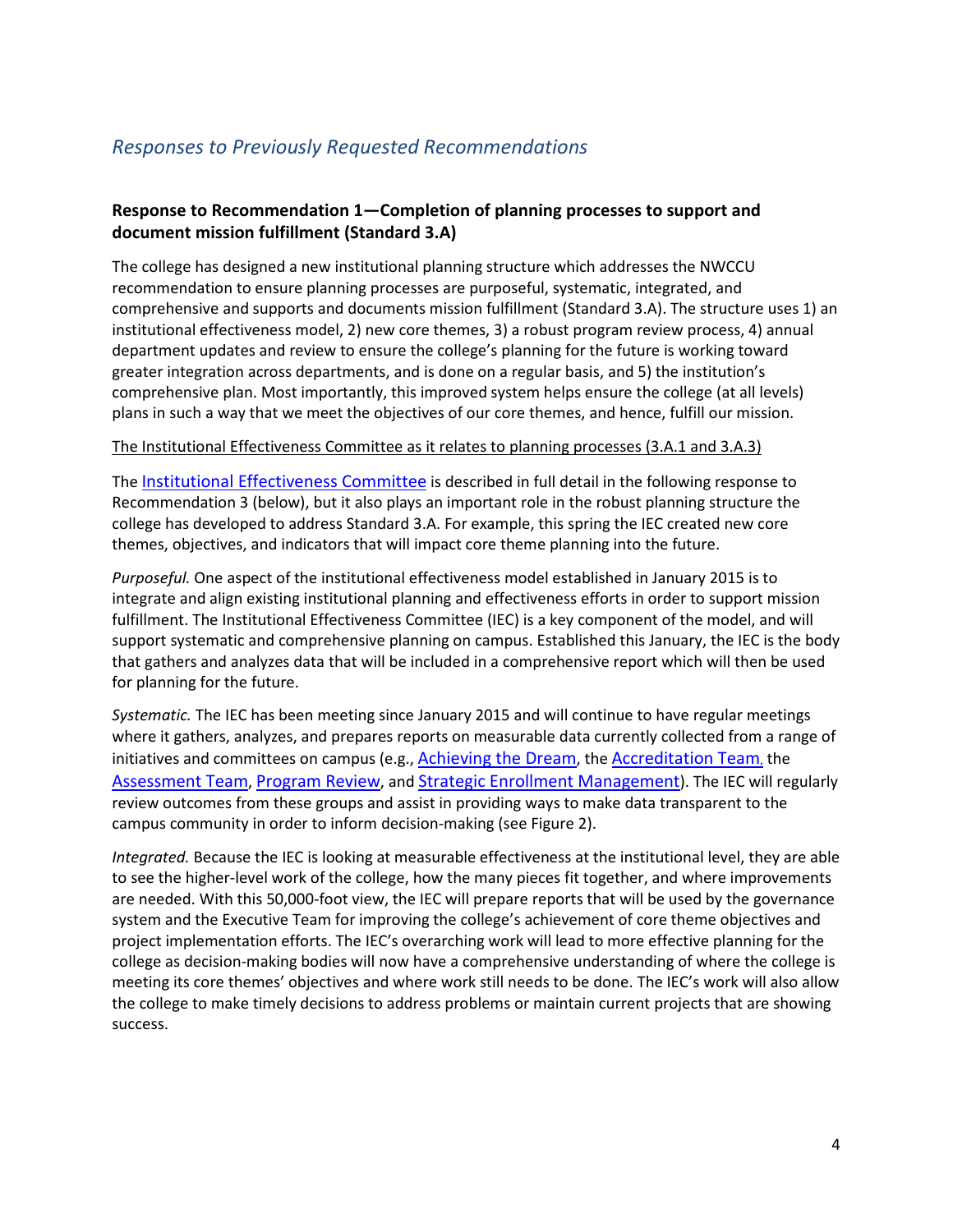#### New Core Themes

The college recognized that in order to complete purposeful and comprehensive planning that supports mission fulfillment, it needed to devise new core themes and their related objective and indicators to better describe, align, and reflect its mission statement. (The new core themes and their development are discussed in detail in the Response to Recommendation 3, as well as in the section of this report addressing Standard 1.B., and they can be found on the Lane website [here.](https://www.lanecc.edu/accreditation/core-themes)) The IEC, program review, and other strategic initiatives will now use the new core themes to guide their work. By creating such clear, well-defined themes, the college supports planning that is consistent across the campus, as decision-making bodies use the core themes as a guiding structure for planning for the future.

#### Comprehensive Program Review

The third structure that supports improved planning is a systematic and detailed program review process. This academic year, the college concluded a year-long collaborative process of evaluation, research, development, and pilot reviews, headed by the [Department Planning Workgroup.](https://www.lanecc.edu/deptplanning/planning-workgroup) In May 2015, the group concluded its work when it introduced a new, comprehensive program review structure to the college. This structure includes the faculty-led Academic Program Review Oversight Committee (APROC) which is comprised of faculty, classified employees, and managers. This committee oversees the academic program review process and offers implementation expertise and support. When a program completes its review, its report is read and evaluated by APROC, which will then compile and submit an annual report on all program reviews to the Institutional Effectiveness Committee. Student Affairs and College Services will do the same work for their respective program reviews. Fifteen programs are scheduled to participate in the process for the 2015-16 academic year. The participants will conduct a collaborative assessment of this new program review structure in Fall 2016. The college has set out a five-year cycle and schedule to ensure all academic programs, student affairs, and college services departments regularly complete a program review.

The college's program review design aligns division and department-level plans directly to core themes and strategic planning. This alignment is created through the inclusion and use of an institutional effectiveness data package which includes: core theme and strategic direction goals, objectives and indicators; five-year financial plans and projections for the college; division-level data regarding enrollment, student learning, student achievement, capacity, finances, and related documents.

The graphic on the following page reflects how the college's multiple strategies and themes come together to ensure successful planning and institutional effectiveness.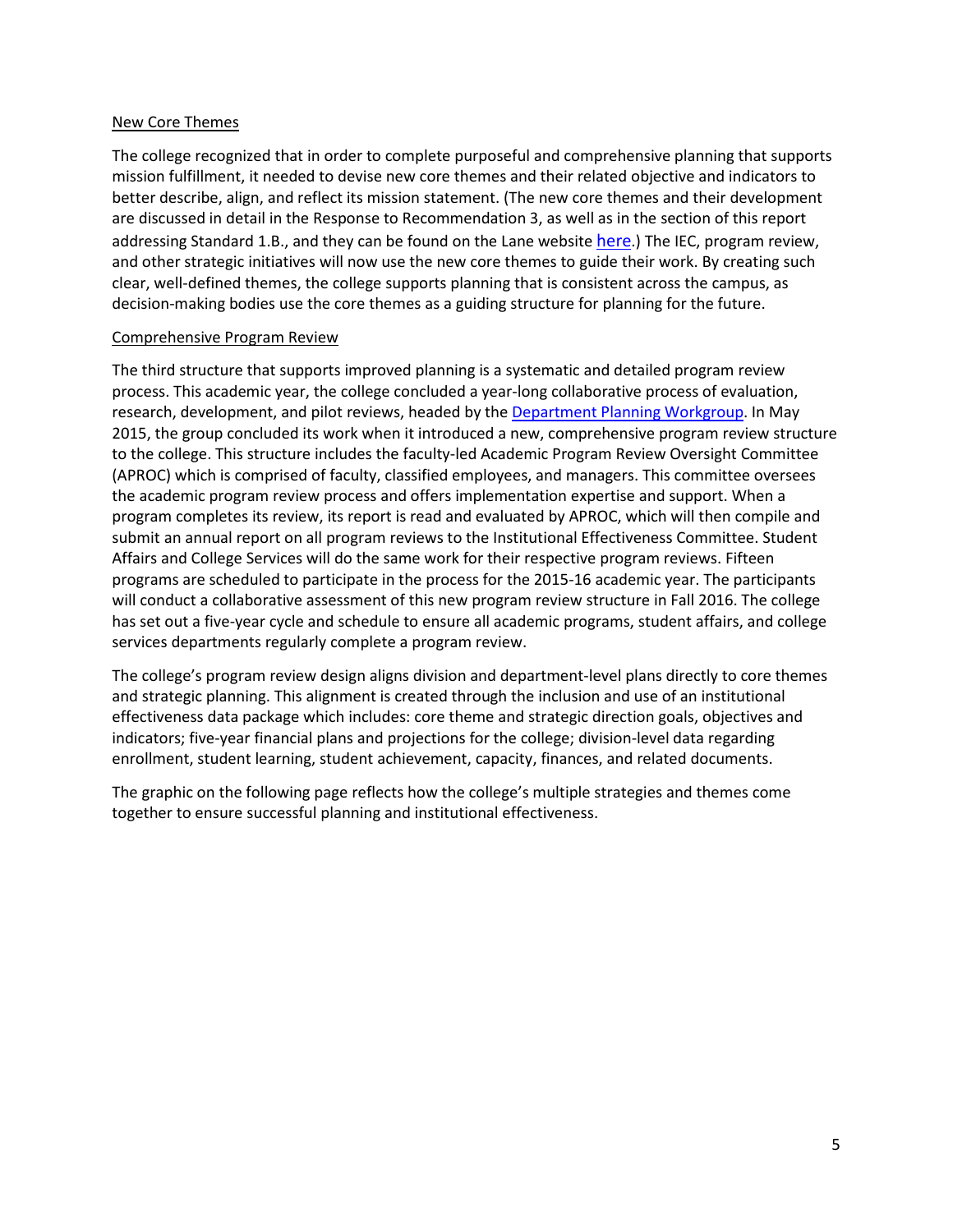

# **Core Themes and Objectives**

<span id="page-7-0"></span>*Figure 1. Core Theme Planning Alignment*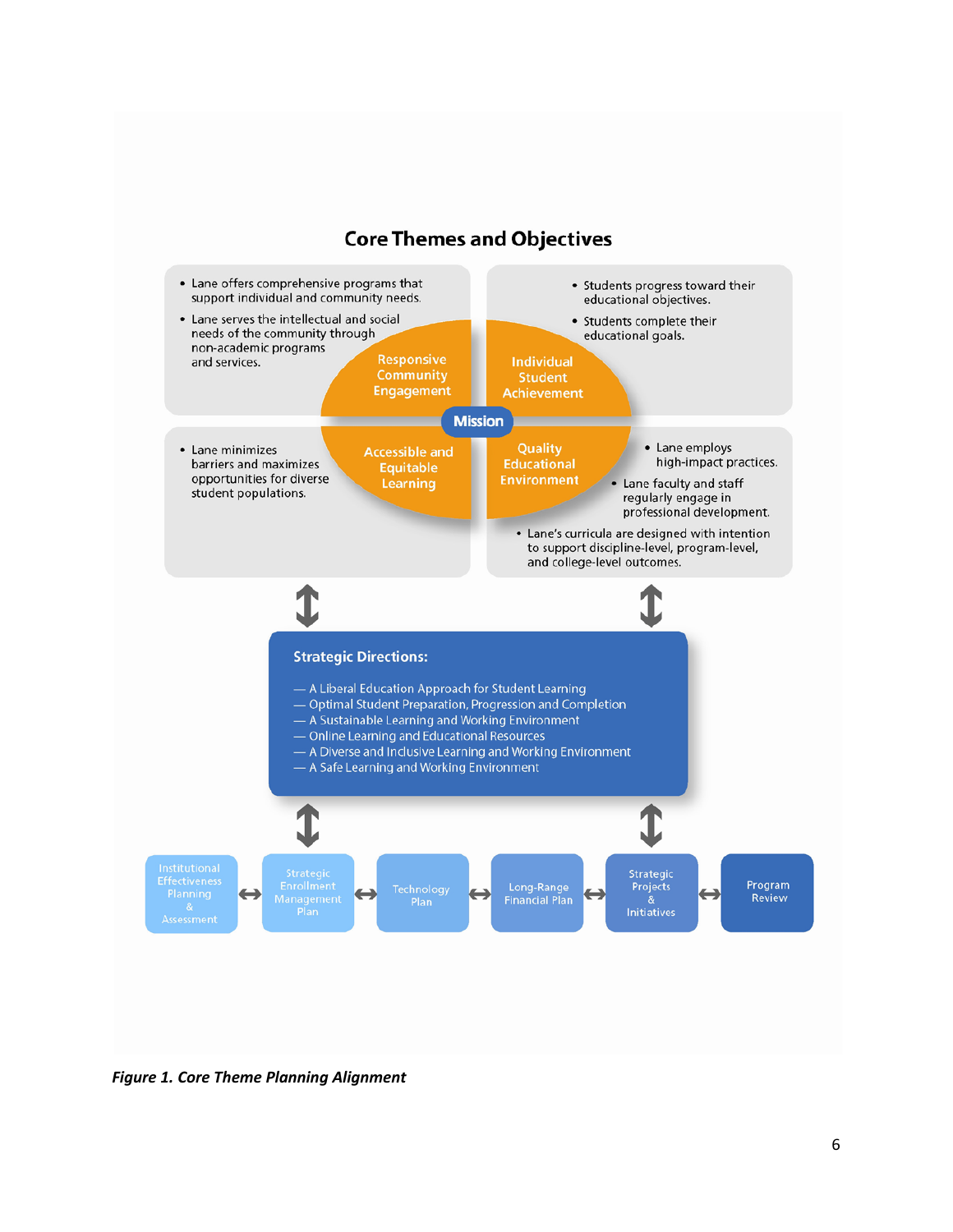## Annual Department Reports (3.A.2)

In the fall, divisions and departments review annual data element worksheets as a way to evaluate their progress toward meeting core theme and strategic objectives (see Figure 2). They report progress and outcomes to their executive deans who share the information with the appropriate vice president. These annual department updates ensure college planning is integrated across campus and is done on a regular basis.

## Lane's Strategic Plan (3.A.4)

College Council, the major college planning and policy body, oversees the development and updating of the college's comprehensive, strategic plan. In the 2015-16 academic year, the college will review and update the comprehensive plan to support new core theme objectives and indicators using the following guiding principles established by the Board of Education:

- 1. The plan will provide a meaningful framework for focusing and aligning the work for the college over the ensuing five years.
- 2. The plan will be organized around core themes (essential elements of our mission) and then strategies in support of these themes.
- 3. Planning efforts will be informed by broad-based input and a diversity of perspectives from throughout the college and larger community.
- 4. Data will be transparent and accessible for all faculty, staff, and students.
- 5. All planning efforts at the college will be purposefully and systematically integrated with strategic plan goals and implementation plans.

The work will commence with campus-wide core theme forums in October 2015 and continue into the winter with planning workshops and broad-based input. The college will also integrate external considerations gathered from broad community conversations. In June 2016, a new five-year strategic plan will be presented to the Board of Education for approval. A more detailed discussion of the governance system's role in college planning will be included in the Ad Hoc Report's response to Recommendation #2 in 2016.

Strategic planning processes also include our emergency preparedness and contingency planning as described in depth in the seven-year report. (3.A.5)

# *Lane Community College Annual Planning, Resource Allocation, and Evaluation Processes*

Below is a timeline of activities that lays out the planning process for an academic year, and includes the newly developed structures as discussed. This broad outreach increases understanding across the college about Lane's Mission and the extent to which we are accomplishing it.

| <b>Timeframe</b>      | <b>Activity</b>                                                                                                                                                                                    |
|-----------------------|----------------------------------------------------------------------------------------------------------------------------------------------------------------------------------------------------|
| September-<br>October | The Academic Program Review Oversight Committee, College Services and Student<br>Affairs initiate the annual program review cycle.                                                                 |
| October               | The Budget and Finance Subcommittee of College Council begins its work developing<br>criteria for budget allocations and receiving and reviewing budget recommendations.                           |
| October-<br>November  | Divisions and departments review annual data element worksheets, evaluate progress<br>toward core theme and strategic objectives, and report outcomes to their executive<br>deans/vice presidents. |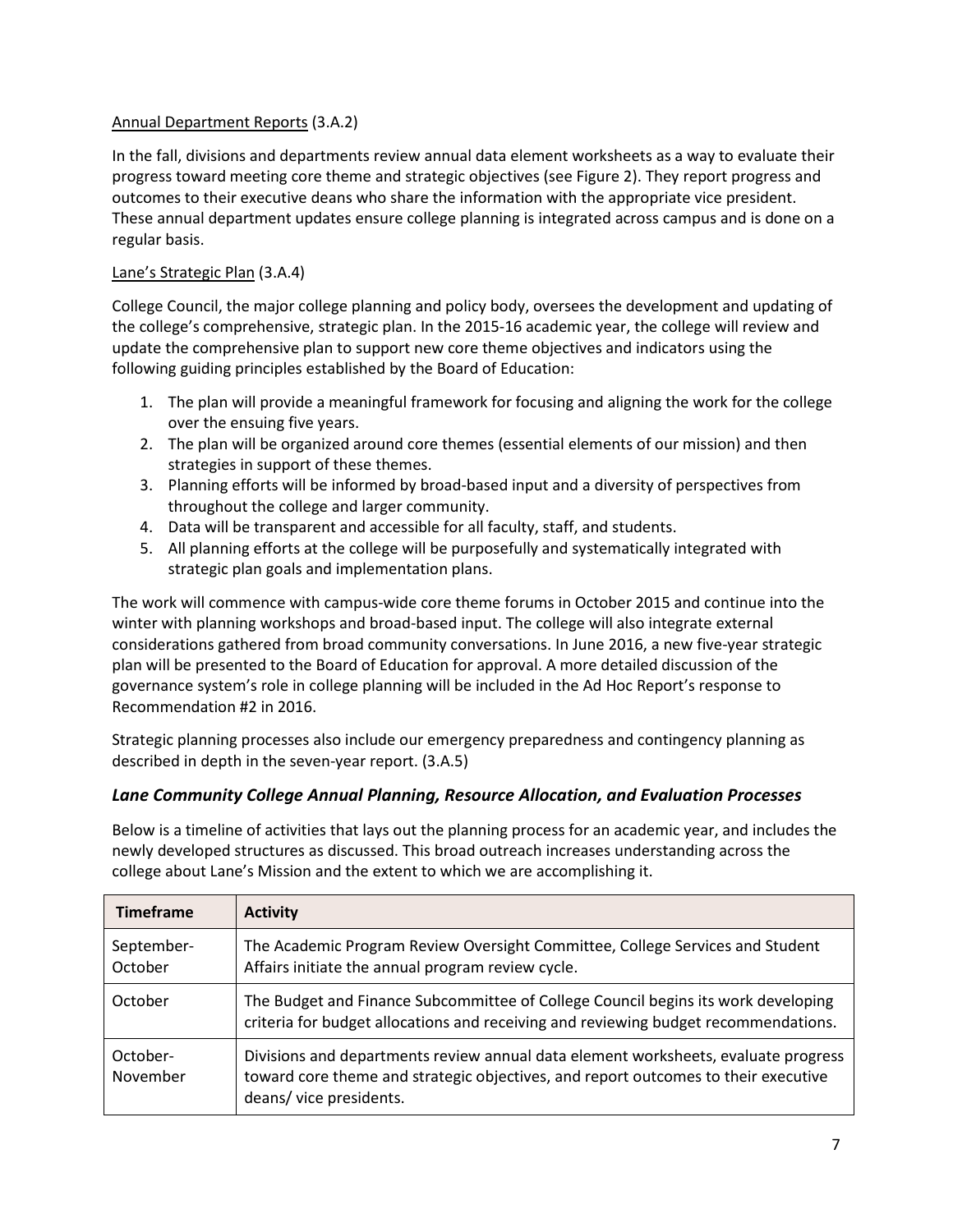| October-<br>November  | Project teams (Achieving the Dream Team, Accreditation Team, Assessment Team,<br>Strategic Enrollment Management) and college committees (e.g., sustainability and<br>emergency planning) report annual progress and share findings with IEC. Governance<br>councils submit reports to College Council.             |
|-----------------------|---------------------------------------------------------------------------------------------------------------------------------------------------------------------------------------------------------------------------------------------------------------------------------------------------------------------|
| November-<br>December | The IEC evaluates gathered data and reports findings and recommendations regarding<br>annual progress toward core theme objectives and strategic direction goals to the<br>executive team, College Council, and the campus community. When appropriate, the<br>president will share the information with the board. |
| January-<br>February  | The Vice President for College Services hosts a campus budget forum to present<br>budget forecasts and discuss financial issues and opportunities.                                                                                                                                                                  |
| February-March        | The Budget and Finance Subcommittee of College Council hosts a campus budget<br>forum to present budget recommendations.                                                                                                                                                                                            |
| March-April           | Divisions, departments, and project teams submit budget proposals and<br>recommendations to vice presidents.                                                                                                                                                                                                        |
| May                   | Completed program reviews and recommendations are submitted to the Academic<br>Review Oversight Committee, Student Affairs, and College Services.                                                                                                                                                                   |
| May-June              | The Budget Committee and Board of Education approve and adopt the college<br>budget.                                                                                                                                                                                                                                |
| June                  | The IEC, Executive Team, and Board of Education hold retreats to assess the<br>effectiveness of their efforts over the prior year, update plans, and identify priorities<br>for the coming year.                                                                                                                    |

## <span id="page-9-0"></span>*Figure 2. Planning Process Timeline*

# <span id="page-9-1"></span>**Response to Recommendation 3—Development of an institutional effectiveness model (Standards 1.B.2 and 5.B.)**

In order to clearly state, document, evaluate, and communicate mission fulfillment, the college has developed an institutional effectiveness model that forms the basis for regular and effective assessment of the adequacy of college resources, capacity, and effectiveness of our operations. The model is also centered on the *new* core themes.

Lane's institutional effectiveness model supports the college's continual adaptation to assessment findings, ensuring that decision-making bodies at the college adjust policies and practices as needed to address areas of improvement as they come to light, and thereby ensures organizational adaptation and sustainability.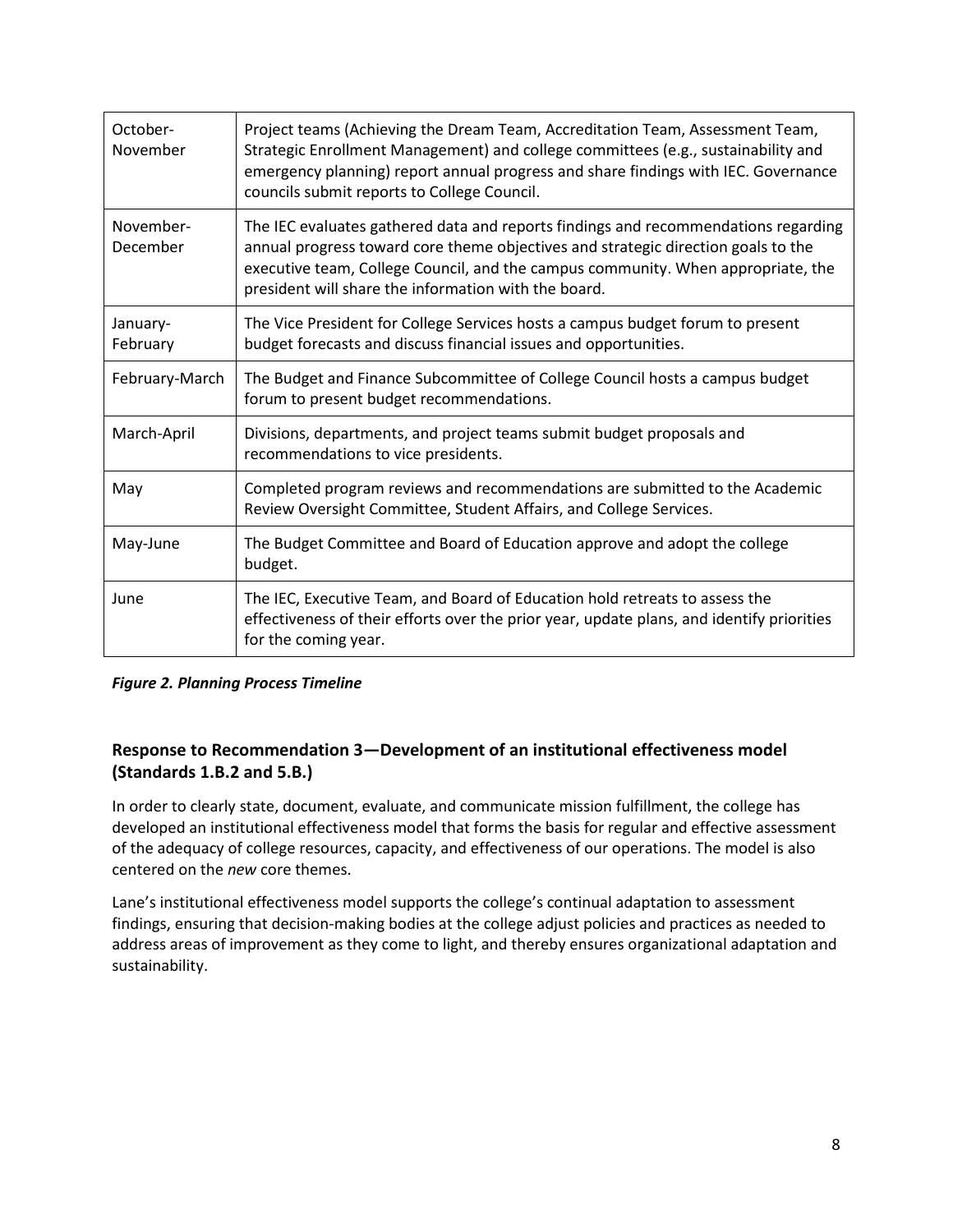

## <span id="page-10-0"></span>*Figure 3. Institutional Effectiveness Model*

Lane's institutional effectiveness model consists of six essential and interrelated elements: 1) core themes, 2) an institutional effectiveness committee, 3) regular monitoring of data, 4) annual assessments, 5) implementation of needed changes, and 6) clear communication.

#### New Core Themes

After our Year 7 Self-Study, the college recognized that our core themes did not fully reflect the work of the college nor did they allow us to adequately assess if we were fulfilling our mission. To remedy this, the newly formed Institutional Effectiveness Committee (IEC described below) and the vice presidents began gathering input from campus stakeholders in early February, with the goal to develop new core themes that would better capture the essential elements of our mission. The IEC collected input and thoughts from the campus community through forums, facilitated meetings, a blog, surveys, and breakout sessions at Spring Conference. With the abundant feedback, the IEC worked to develop four new core themes that collectively encompass the college's mission. Full core themes are found in the section of the report addressing Standard 1B.

Our new core themes will guide all data gathering, analysis, assessment, and related changes to future directions, mission, objectives, indicators of achievement, and services (5.B.3. and 1. B.2). They will break down the silos created by our previous themes, moving us toward a more comprehensive approach for planning, assessing, and improving mission fulfillment (1.B.2).

The new core themes also guide our planning processes and our assessment of institutional effectiveness. Regardless of the committee or department producing the data (e.g., Achieving the Dream, Strategic Enrollment Management), the data will be aligned with and integrated into the larger,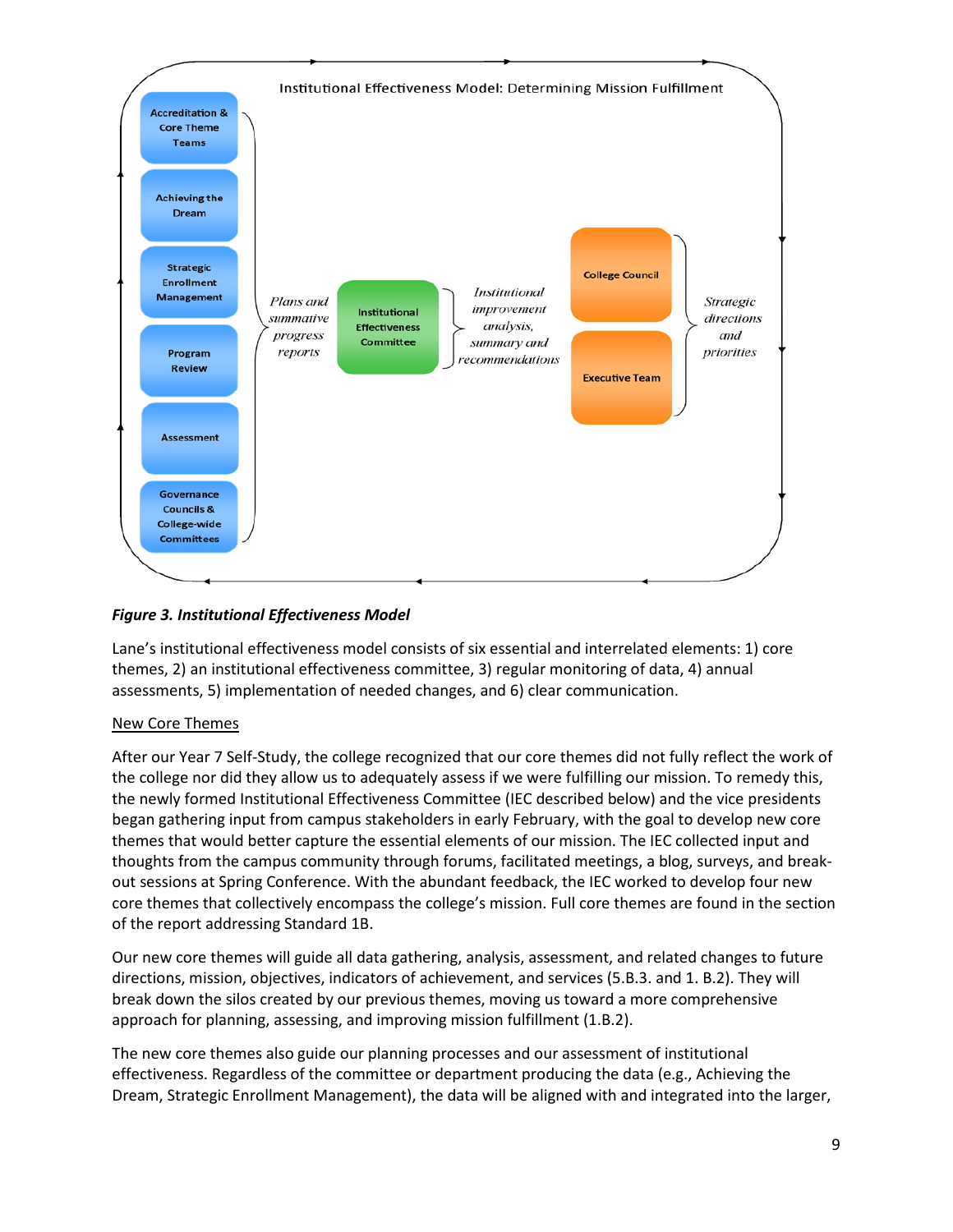on-going analysis of mission fulfillment through the core themes and their related objectives and indicators of achievement.

#### The Institutional Effectiveness Committee

Though Lane conducts activities that regularly assess the college's ongoing efforts to accomplish its mission (as demonstrated in the Year 7 Self-Study), a comprehensive, systematic process was needed to fully assess mission fulfillment in a consistent way. To that end, the Vice President of Academic & Student Affairs and the Vice President of Operations created the [Institutional Effectiveness Committee](https://www.lanecc.edu/institutionaleffectiveness/institutional-effectiveness-committee) (IEC) as a mechanism to increase alignment between the college planning process and core themes, and to support a culture of planning, assessment, and improvement on campus. The committee is comprised of faculty, managers, staff, and members of the executive administration, many of who serve on related committees (e.g. the Academic Program Review Oversight Committee, the Achieving the Dream Teams, the Accreditation Team, the Assessment Team, Faculty Council, and the Strategic Enrollment Management Committee).

As articulated in the committee'[s charter,](https://www.lanecc.edu/sites/default/files/institutionaleffectiveness/institutional_effectiveness_committee_charter.5-7-15.pdf) the IEC's responsibilities include the following:

- Establish institutional effectiveness committee work, timelines, and projects
- Prepare and disseminate needed reports related to college effectiveness at all levels of the college's planning process
- Design and implement effective technology solutions for displaying and disseminating information in collaboration with Information Technology
- Serve as a consultant to councils, committees, and departments regarding accreditation, assessment, program review, and budgets development and resource allocation development (5.B.1).
- Assist in the development and identification of core themes, objectives, and indicators
- Monitor progress

#### Reviewing, Analyzing, and Monitoring Data from Internal and External Sources (5.B.3)

The IEC gathers data from existing operations, activities, and initiatives across campus. These data relate to college resources and capacity and to the quality of college services and programs, and they address core theme indicators. The IEC evaluates evidence to determine the extent to which our core themes are being supported, and to what extent the college is fulfilling its mission (5.B.1). The IEC then reports the results of its evaluation and makes recommendations for improvement to College Council and the Executive Team. Each board of education agenda includes accountability reports. The President will present information and recommendations to the board of education as necessary.

The governance council system and Executive Team also play an important role in monitoring internal and external environments. The governance system supports the college's work of identifying emerging patterns, trends, and expectations at the college. The Executive Team holds [global conversations,](https://blogs.lanecc.edu/globalconversations/) which are campus-wide discussions about important external trends impacting the college. Examples of 2015 global conversations are "Who is the Twenty-first Century Student?" and "Care and the Community College." The board also holds community conversations around Lane County in preparation for the strategic planning process that is reviewed and revised every five years (5.B.3).

#### Assessment

Two additional key components of the institutional effectiveness model are the ongoing assessment of the core theme objectives and an analysis of the effectiveness of college operations. As discussed above, the IEC will gather internal data from a wide variety of campus programs, initiatives, and operations. The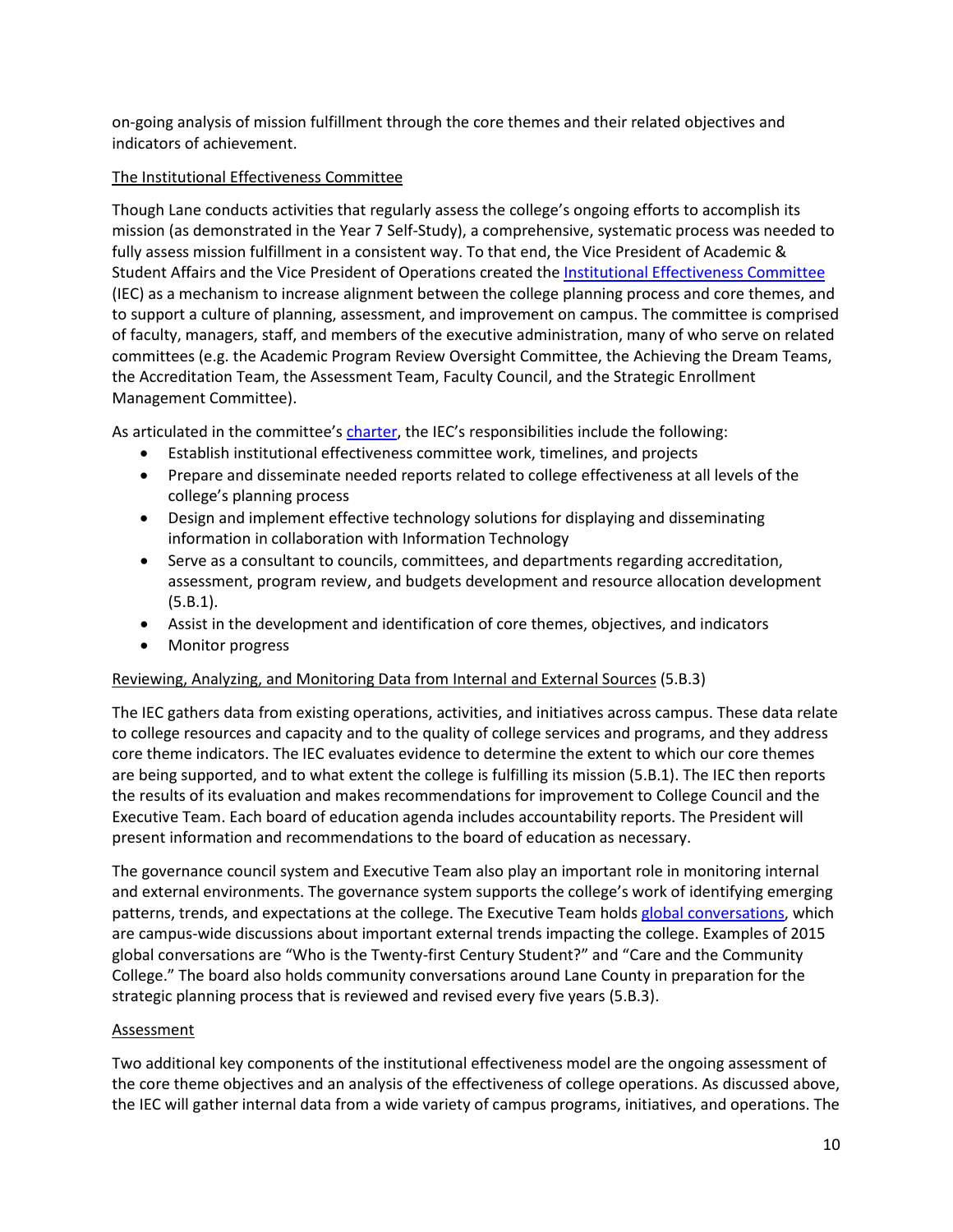IEC, the Executive Team, and the Board of Education work together to evaluate the data and what it tells us about the effectiveness of the college's planning, its current practices, how it allocates resources in relation to programs and services, and how it is applying institutional capacity in order to meet its goals. (5.B.2). After the data gathering, review, and evaluation of mission fulfillment described above, the IEC will make recommendations to the vice presidents regarding core theme indicators that are not meeting thresholds or college goals that are not being met.

#### Making Necessary Changes Based on Assessments

Using data and recommendations from the IEC, the Executive Team and vice presidents set plans into motion for resource allocation (recommendations for improvement will go through the budget process and eventually the board), and develop any strategic initiatives necessary to address the discovered shortcomings. Each executive dean and the Vice President of College Services will work with departments, programs, and services (through their regular, annual review process) to help guide necessary improvements.

#### Communicating Findings and Related Governance Decisions to the Campus and Larger Community

The college will provide a comprehensive annual report to the board. The IEC, Executive Team, and Board of Education will also communicate their findings to the appropriate constituencies, including the campus community, college governance system, and other stakeholders. Results will be published broadly, and reports will be publicly available on the Institutional Effectiveness website.

# **MISSION, CORE THEMES, AND EXPECTATIONS**

# <span id="page-12-1"></span><span id="page-12-0"></span>*Executive Summary of Eligibility Requirements 2 and 3*

#### **Eligibility Requirements 2, Authority: The institution is authorized to operate and award degrees as a higher education institution by the appropriate governmental organization, agency, or governing board as required by the jurisdiction in which it operates.**

The Oregon Legislature grants authority to Lane Community College and its governing board to operate and award degrees with three Oregon Revised Statutes, ORS 341.290 (Exhibit CE.4), ORS 341.425 (Exhibit CE.5), and ORS 341.465 (Exhibit CE.6). Governance at the state level is in transition. In the past, the Lane board was authorized by the Oregon State Board of Education to award degrees or certificates, to employ personnel, establish rules of governance, prescribe the educational program, control the use of property, and otherwise oversee the operations of the college. Effective July 1, 2014, the Higher Education Coordinating Commission (HECC) has taken on these responsibilities. Lane County citizens voted in 1964 to establish Lane as a comprehensive community college. NWCCU first accredited Lane in 1968.

**Eligibility Requirement 3, Mission and Core Themes: The institution's mission and core themes are clearly defined and adopted by its governing board(s) consistent with its legal authorization, and are appropriate to a degree-granting institution of higher education. The institution's purpose is to serve the educational interests of its students and its principal programs lead to recognized degrees. The institution devotes all, or substantially all, of its resources to support its educational mission and core themes.**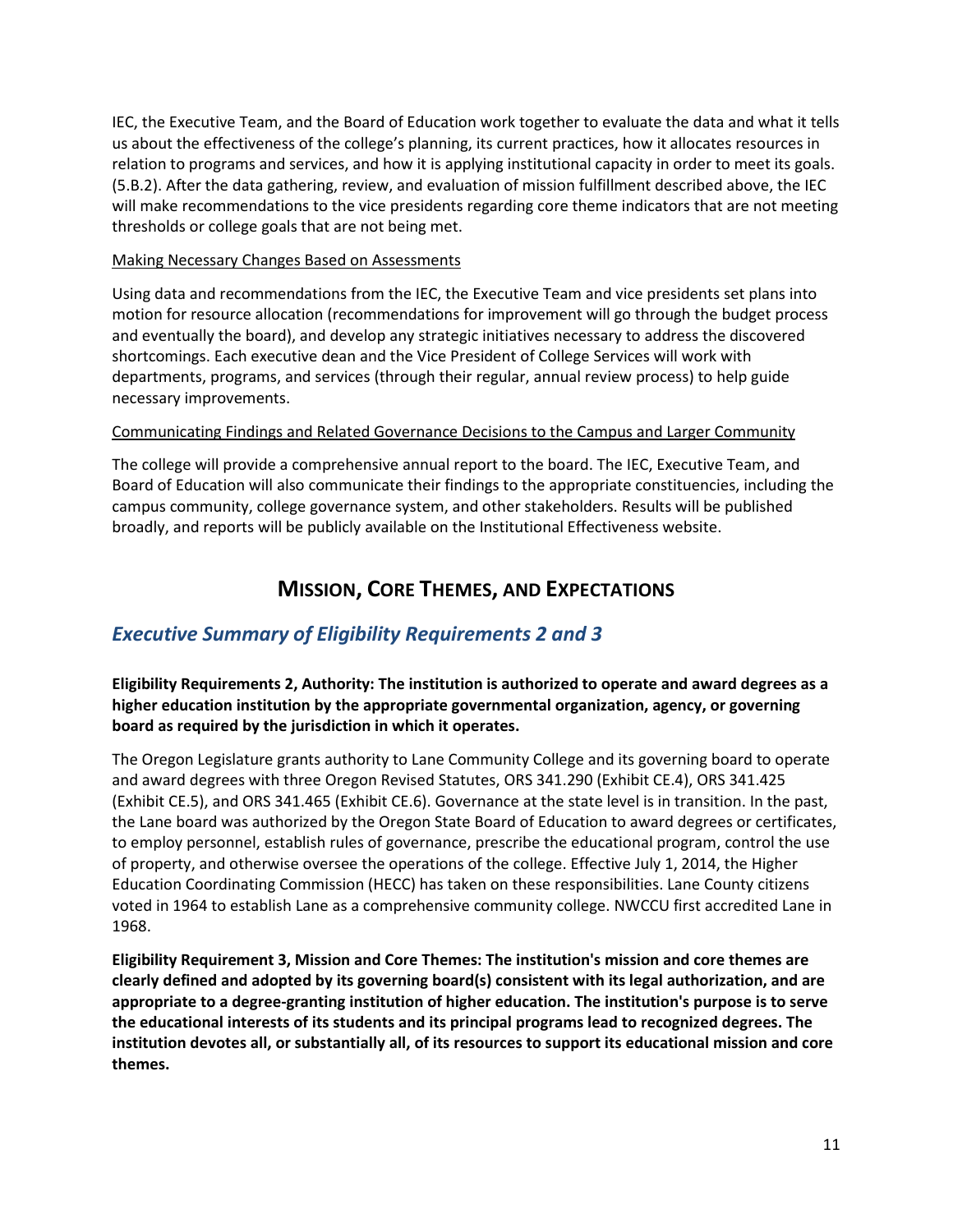The last revision of the mission of Lane Community College, which was completed and approved in March 2010, incorporated "student success" into the statement. The college fulfills its comprehensive mission through being responsive and engaging with the community, constantly working to improve access to education and reducing barriers to learning, providing high-quality educational environments in all program areas, and supporting students to achieve their personal, educational goals. These essential elements of Lane's comprehensive mission are mirrored in Lane's core themes: Responsive Community Engagement, Accessible and Equitable Learning Opportunities, Quality Educational Environment, and Individual Student Achievement.

The principle programs at Lane lead to recognized degrees or certificates. In 2013-14, more than 20,000 students took credit classes and more than 13,000 participated in noncredit offerings, attesting to a local perception that everyone in the county goes to Lane at some point in life. In 2013-14 the college offered classes with a total student FTE of 12,312. The adopted general fund budget revenue for fiscal year 2014-15 was \$94.76 million, an 8 percent decrease from the 2013-14 budget. Lane devotes substantially all of its resources to support its educational mission and core themes: related line items (instruction, instructional support, student services, community services, college support services, plant operation, and financial aid to students) make up 90 percent of budget requirements. The remaining 10 percent is devoted to debt service, fund transfers, and contingencies.

# <span id="page-13-0"></span>*Standard 1.A: Mission*

<span id="page-13-1"></span>**1.A.1: The institution has a widely published mission statement—approved by its governing board that articulates a purpose appropriate for an institution of higher learning, gives direction for its efforts, and derives from, and is generally understood by, its community.**

## *Lane Community College's Mission Statement***:**

<span id="page-13-2"></span>**Lane is the community's college; we provide comprehensive, accessible, quality, learningcentered educational opportunities that promote student success.**

## <span id="page-13-3"></span>*Interpretation of Mission Fulfillment*

Lane Community College's mission statement reflects its commitment to improving the quality of life for the varied communities it serves. Central to this mission is our goal of promoting learning and student success through ensuring all our offerings comprehensively meet the immediate and emerging educational needs of our students, and are accessible, of high quality, and learning-centered. To support and elaborate its mission statement, Lane has identified seven core values that serve as guiding standards and ideals for all the work that we do. Each core value is listed below along with the language developed in 2010 to support them:

## **Learning**

- Working together to create a learning-centered environment
- Recognizing and respecting the unique needs and potential of each learner
- Fostering a culture of achievement in a caring community

#### **Diversity**

• Welcoming, valuing and promoting diversity among staff, students and our community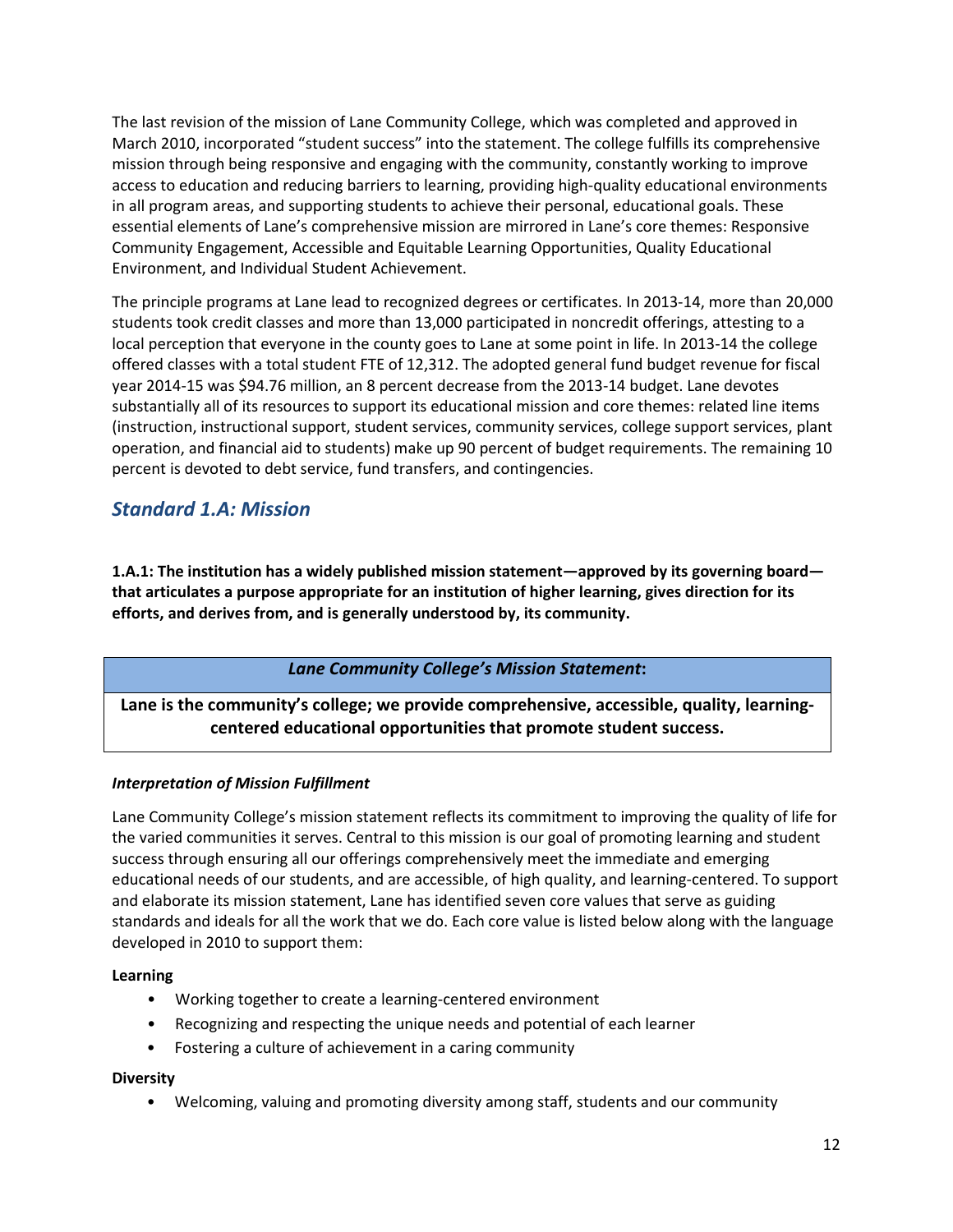- Cultivating a respectful, inclusive and accessible working and learning environment
- Working effectively in different cultural contexts to serve the educational and linguistic needs of diverse communities
- Developing capacity to understand issues of difference, power and privilege

#### **Innovation**

- Supporting creativity, experimentation, and institutional transformation
- Responding to environmental, technological and demographic changes
- Anticipating and responding to internal and external challenges in a timely manner
- Acting courageously, deliberately and systematically in relation to change

#### **Collaboration and Partnership**

- Promoting meaningful participation in governance
- Encouraging and expanding partnerships with organizations and groups in our community

#### **Integrity**

- Fostering an environment of respect, fairness, honesty, and openness
- Promoting responsible stewardship of resources and public trust

#### **Accessibility**

- Strategically growing learning opportunities
- Minimizing financial, geographical, environmental, social, linguistic and cultural barriers to learning

#### **Sustainability**

- Integrating practices that support and improve the health of systems that sustain life
- Providing an interdisciplinary learning environment that builds an understanding of sustainable ecological, social, and economic systems, fosters a concern for environmental justice, and establishes the competence to act on such knowledge
- Equipping and encouraging all students and staff to participate actively in building a socially diverse, just, and sustainable society, while cultivating connections to local, regional, and global communities

The Lane Board of Education approved the current mission statement in September 2010 after a process of community conversations. In 2014-15 the board once again held community conversations and affirmed our current mission statement. Lane's mission statement and core values are published widely: on th[e college website;](http://www.lanecc.edu/sites/default/files/center/cml-lccmission.pdf) on posters throughout campus including many offices, classrooms and meeting rooms; in the [college catalog;](http://www.lanecc.edu/sites/default/files/collegecatalog/1314catalog.pdf) in the Facts [Brochure;](https://www.lanecc.edu/research/ir/facts) and in the *Community Education Class Schedule*; which is distributed to every household in the county.

#### <span id="page-14-0"></span>**1.A.2: The institution defines mission fulfillment in the context of its purpose, characteristics, and expectations. Guided by that definition, it articulates institutional accomplishments or outcomes that represent an acceptable threshold or extent of mission fulfillment.**

The college's mission can be broken down into four, key, assessable elements: our responsiveness to the community's needs through regular engagement; our facilitation of open and equitable educational opportunities; our high quality educational environments; and our focus on supporting students to achieve their personal goals.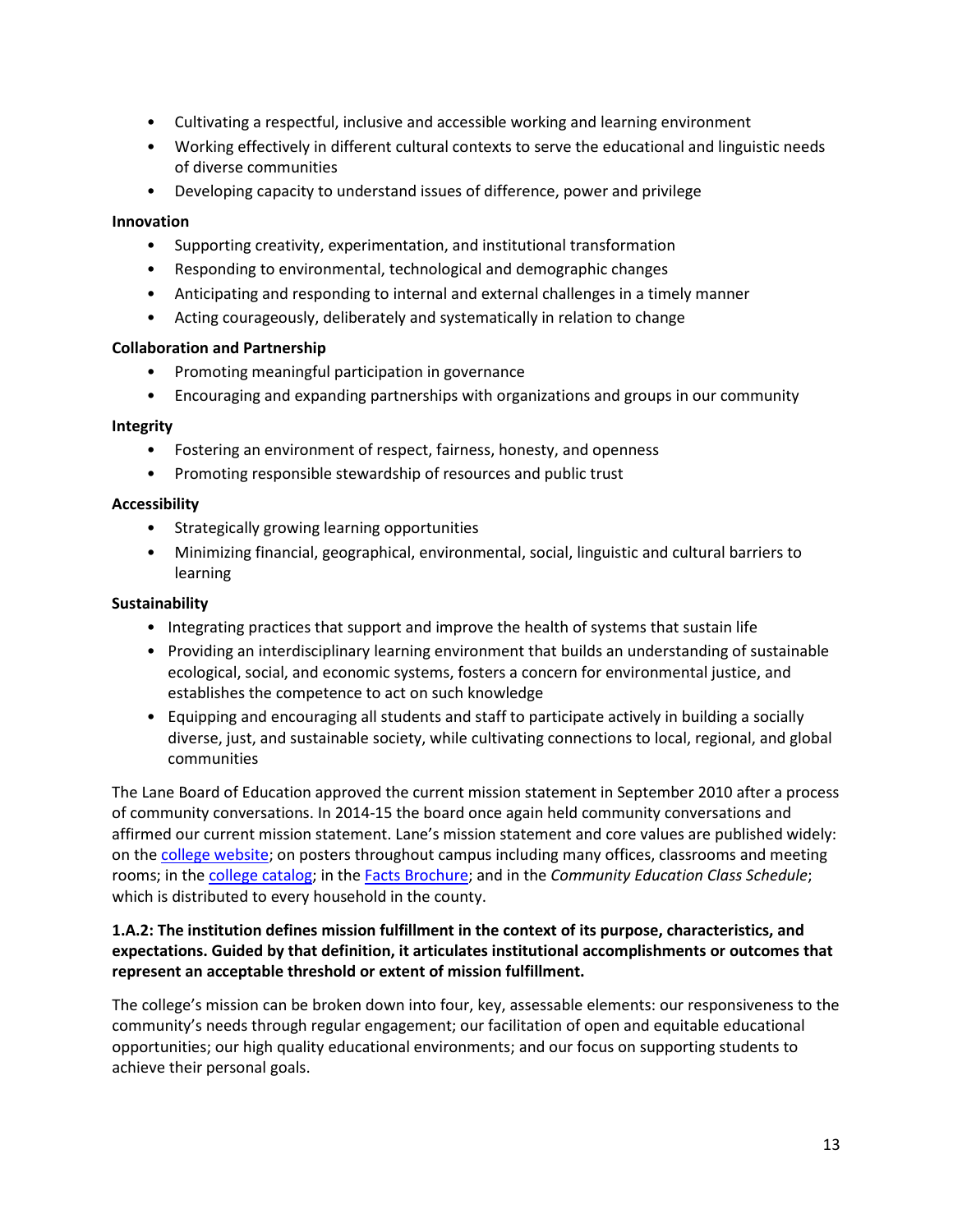Mission fulfillment at Lane is evaluated through core theme objectives and indicators. This year, the college will be mapping the strategic directions directly to core themes to ensure these focused initiatives are supporting our core themes (see Figure 1).

Progress toward mission fulfillment is reviewed annually. This rigorous, multi-level process of analysis and review is shared broadly with the campus community through an annual report on mission fulfillment, an institutional scorecard, and engagement and discussion with stakeholder groups and planning bodies.

For each core theme indicator, quantitative criteria will be established that best reflect accomplishment or outcomes for that particular indicator (e.g. year-over-year trend, benchmark/comparator, cumulative survey result, target level) and also specify required achievement levels. An institutional scorecard will document the extent to which each indicator demonstrates achievement on a 4-point scale using the rubric: 1=not achieved; 2=approaching achievement; 3= achievement; 4=exemplary achievement.

The threshold for Lane's mission fulfillment is defined as attainment of "achieved" for at least 80% of core theme indicators. This threshold has changed from the seven year report in light of several new indicators where we are still developing ways to collect verifiable data. The college will continue to assess this threshold to determine if it needs adjustment as we work with the new core themes and related indicators. Figure 4 below illustrates a sample institutional scorecard, which quantitatively and graphically illustrates Lane's progress toward mission fulfillment.



#### Sample Institutional Scorecard: Mission Fulfillment

<span id="page-15-0"></span>*Figure 4. Sample Institutional Scorecard: Mission Fulfillment*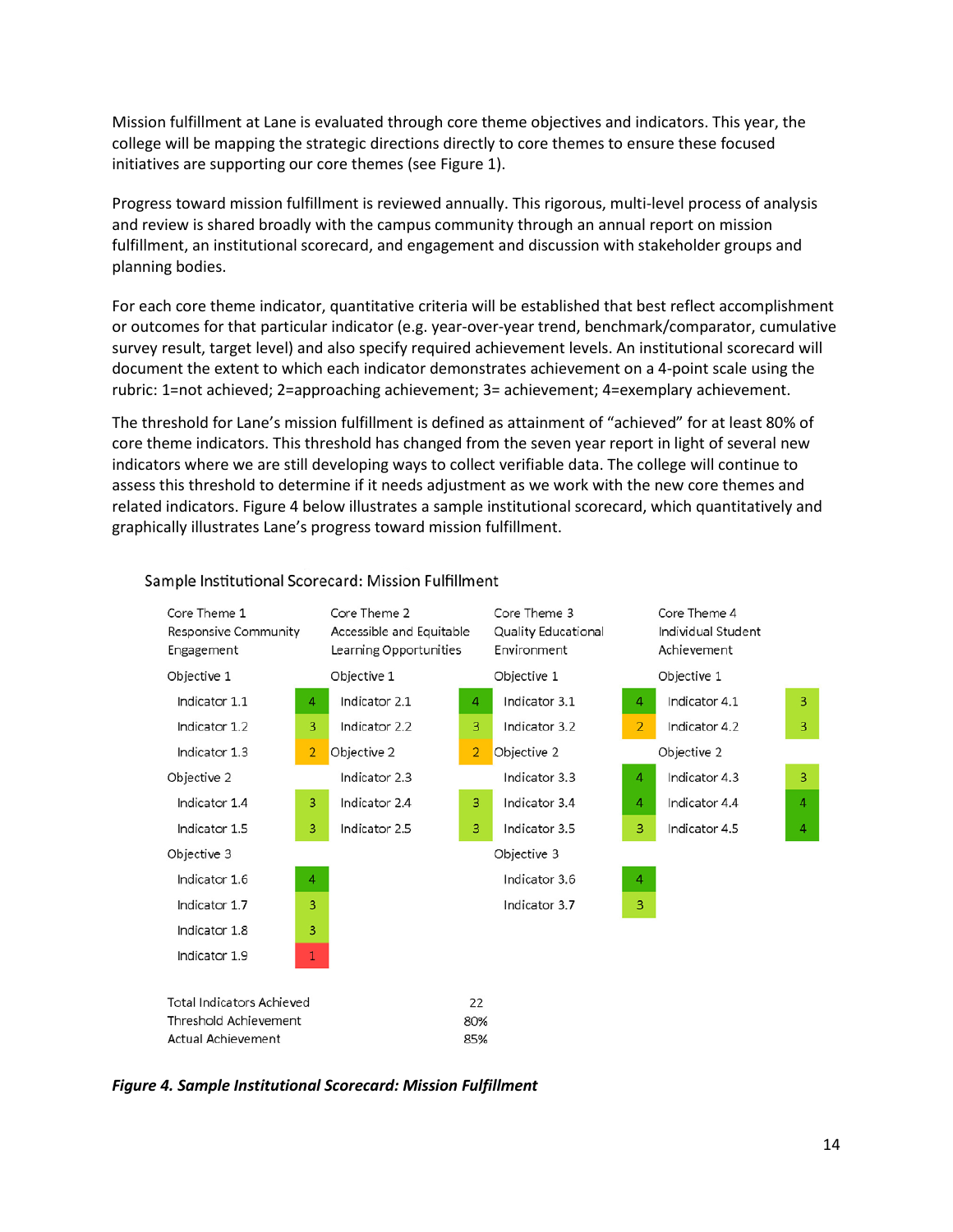# <span id="page-16-0"></span>*Standard 1.B. Core Themes*

Note: The Lane Board of Education approved the new core themes on July 8, 2015. The core themes will continue to be refined by a subcommittee comprised of members of the Accreditation Team and the Institutional Effectiveness Committee (IEC). The objectives, indicators, and rationales have not been ratified by the IEC, and additional work will be undertaken in the fall to further refine them.

## <span id="page-16-1"></span>**1.B.1: The institution identifies core themes that individually manifest essential elements of its mission and collectively encompass its mission.**

#### <span id="page-16-2"></span>*CORE THEME #1: RESPONSIVE COMMUNITY ENGAGEMENT*

As an engaged member of our community, Lane's programs, services, and activities serve the community's needs.

**Objective 1:** Lane offers comprehensive programs that support individual and community needs.

We look to key community stakeholders—workforce, transfer institutions, advisory boards, and continuing education participants—to gauge whether our programmatic offerings are meeting their needs, and providing students the skills and opportunities necessary to succeed. Our indicators also allow us to determine whether we are being responsive as needs change.

#### Indicators of Achievement

1.1 Employer feedback on student skill and preparedness for the workplace.

**Rationale**: Feedback indicates whether the college supports individual students' skills development and whether the college supports community workforce needs.

1.2 Percentage of transfer-program curricula that articulates in a one-to-one correspondence to UO and OSU.

**Rationale**: Active collaboration with our two primary transfer institutions indicates program relevancy to the needs of four-year institutions, which in turn supports the individual needs of transfer students.

1.3 For programs that have advisory boards, percent of Program Review reports that incorporate feedback from their advisory boards.

**Rationale**: Department/ Program response to community stakeholder feedback, and adapting programs as necessary, indicate community engagement and serving community needs.

1.4 Cancellation rate for all Continuing Education classes.

**Rationale:** Cancellation rate is a key benchmark for program success according to the Learning Resources Network (LERN), through developing and offering courses and programs needed in the community.

**Objective 2:** Lane serves the intellectual and social needs of the community through non-academic programs and services.

To measure the extent to which we are serving community needs outside the classroom, we evaluate three of our widest-reaching activities.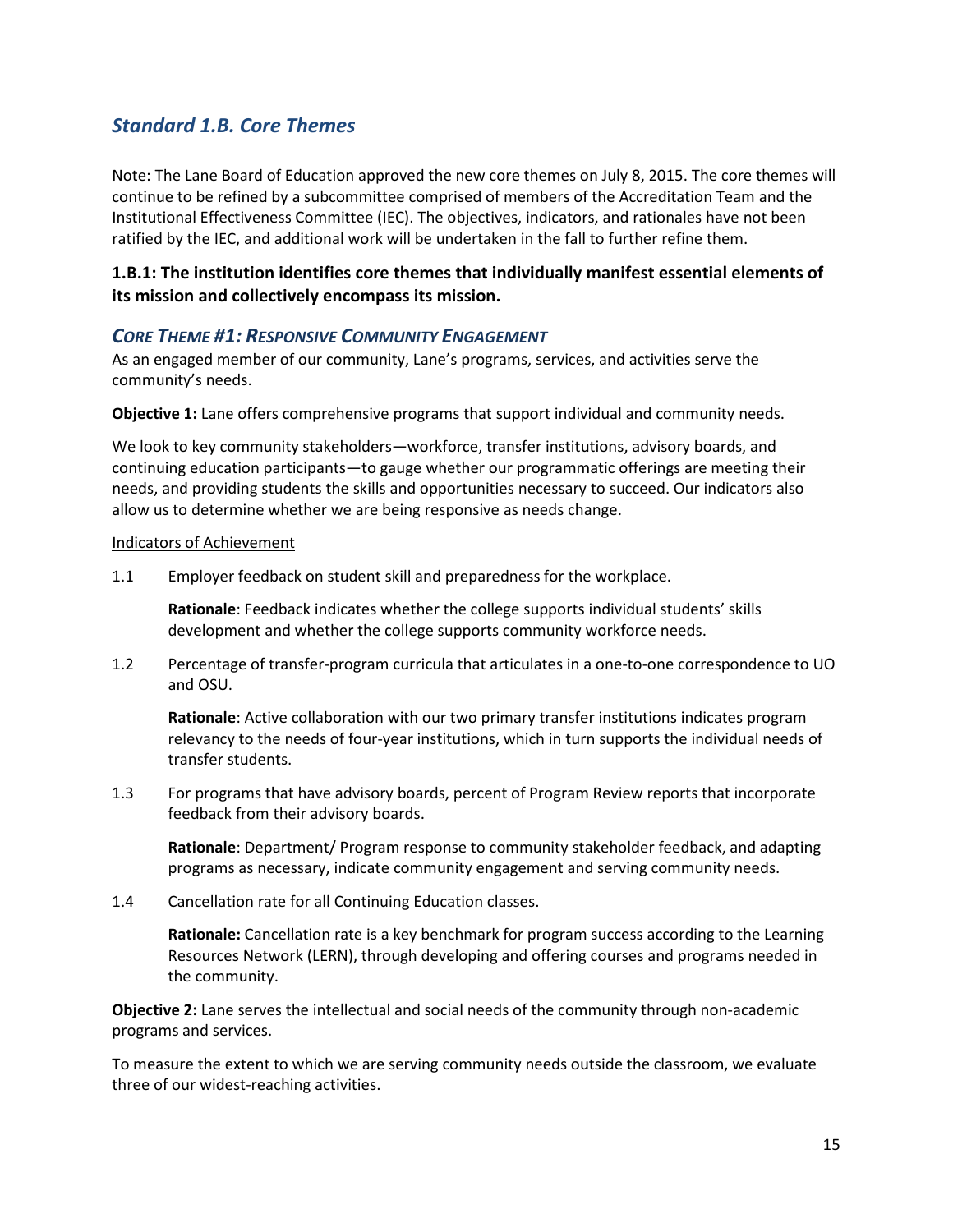#### Indicators of Achievement

1.5 Listenership of KLCC.

**Rationale:** Listenership of KLCC public radio station is a measure of our broadest reaching nonacademic service that supports the community's needs.

1.6 Progress toward carbon neutrality.

**Rationale:** Progress toward carbon neutrality is a key indicator of the college's many efforts on behalf of environmental stewardship.

1.7 Participation at Peace Center and performing arts events.

**Rationale:** These services represent two of many non-academic offerings the college provides, and attendance numbers indicate community interest.

# <span id="page-17-0"></span>*CORE THEME #2: ACCESSIBLE AND EQUITABLE LEARNING OPPORTUNITIES*

Lane's policies, procedures, programs, and services facilitate open, fair, and just educational experiences.

#### **Objective 1: Lane minimizes barriers and maximizes opportunities for diverse student populations.**

To gauge the extent to which the college minimizes barriers and maximizes opportunities for its students, we consider quantitative data and student perception. The following indicators represent traditional measures of access and equity, as well as how students evaluate their individual access to opportunities.

#### Indicators of Achievement

2.1 Percentage of programs at Lane whose student enrollment reflects the college's overall student demographics.

**Rationale:** An examination of program enrollment will highlight the possible existence of barriers for diverse student populations.

2.2 Course and program success rates disaggregated by: race/ethnicity, Pell Grant support, and disability status.

**Rationale:** Success by students in these populations indicates Lane's equity.

2.3 Percent of students who complete developmental credit courses and continue on to pass required program-level courses.

**Rationale**: The percent of students who pass program-level courses after remedial coursework shows accessibility of college-level academic programs for a diverse population of students.

2.4 Benchmark scores from CCSSE for support for learners.

**Rationale:** Perceived academic support is an indicator of accessibility.

2.5 Students report that participating in co-curricular groups and activities contributes to an accessible and equitable environment for learning.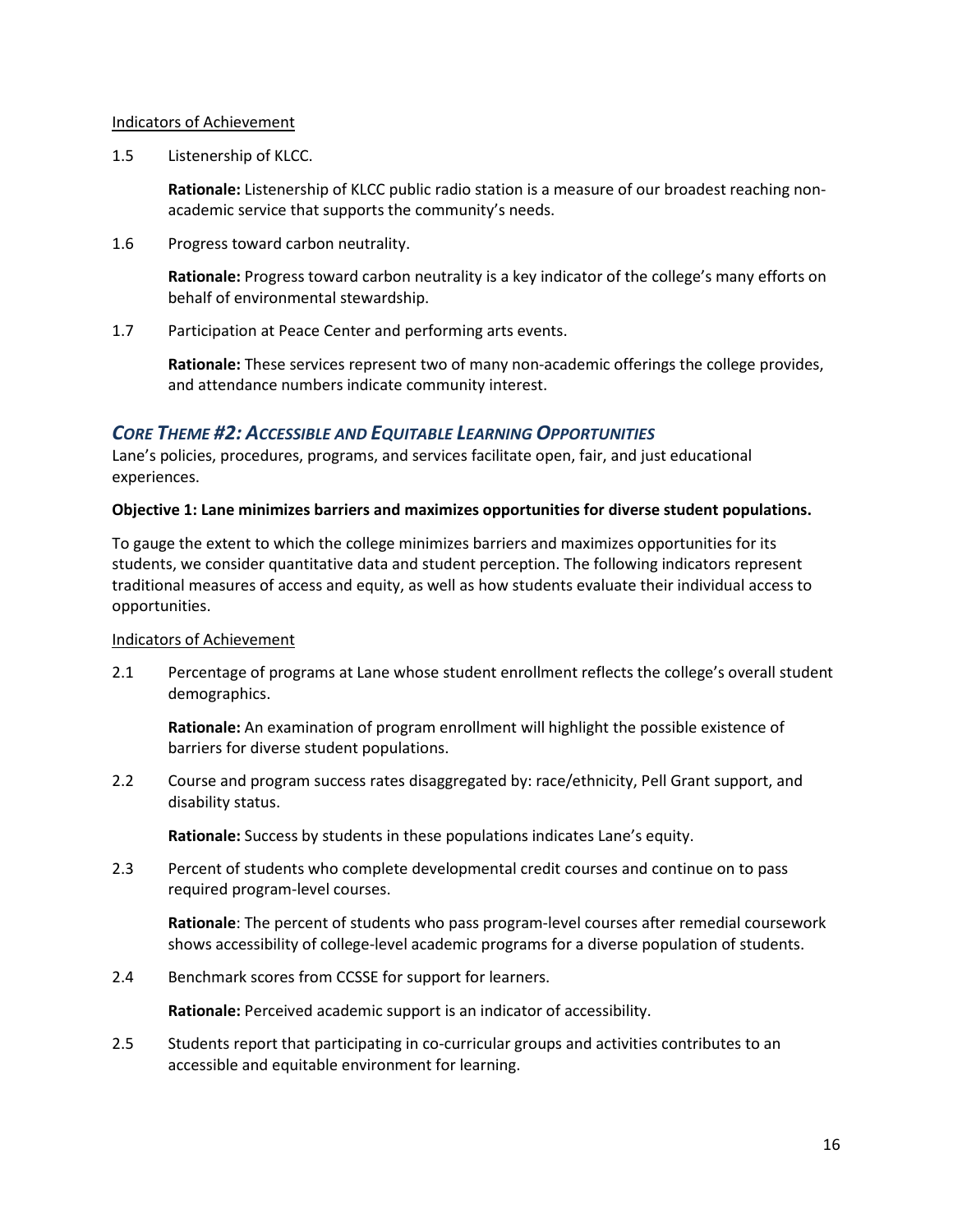**Rationale**: Perceived benefit from participation in co-curriculars is an indicator of access and equity.

2.6 Percentage of disciplines that have online offerings.

**Rationale:** Providing multiple teaching modalities in a broad range of disciplines reduces barriers to accessing educational opportunities.

# <span id="page-18-0"></span>*CORE THEME #3: QUALITY EDUCATIONAL ENVIRONMENT*

Lane's quality educational environment embraces academic and instructional integrity, relevancy, rigor, innovation, and transparency.

#### **Objective 1: Lane employs high-impact practices.**

To determine how successfully services and programs create a quality educational environment, the college considers three key areas of student engagement: student awareness of high-impact practices, student perception of the effect of these practices on their educational experience, and student ownership of their own learning as a result of these practices.

#### Indicators of Achievement

- 3.1 Students report high levels of awareness of, and satisfaction with, high-impact practices on campus.
- 3.2 Percentage of degree-seeking students using advising and academic planning to create clear roadmaps to learning and success.

**Rationale**: Awareness of, and engagement with, high-impact practices (3.1 & 3.2) are recognized indicators of a quality educational environment.

#### **Objective 2: Lane faculty and staff regularly engage in professional development.**

In order to gauge the extent to which the college supports and contributes to the ongoing improvement of Lane's educational environment, we measure how many employees participate in professional development opportunities.

#### Indicators of Achievement

3.3 Percentage of employees who participate in professional development activities.

**Rationale:** Faculty and staff engagement in activities of professional development is a key indicator of an environment that supports academic and instructional integrity.

#### **Objective 3: Lane's curricula are designed with intention to support discipline-level, program-level, and college-level outcomes.**

Designing curricula with intentionality involves connecting each curriculum with outcomes at three levels (the discipline, the program, and the college), and maintaining currency. We look at curricula mapped to Lane's Core Learning Outcomes because these outcomes create this connection between levels. We also gauge how well curricula reflect the best practices in the field.

#### Indicators of Achievement

3.4 Percentage of curricula that is mapped to Core Learning Outcomes.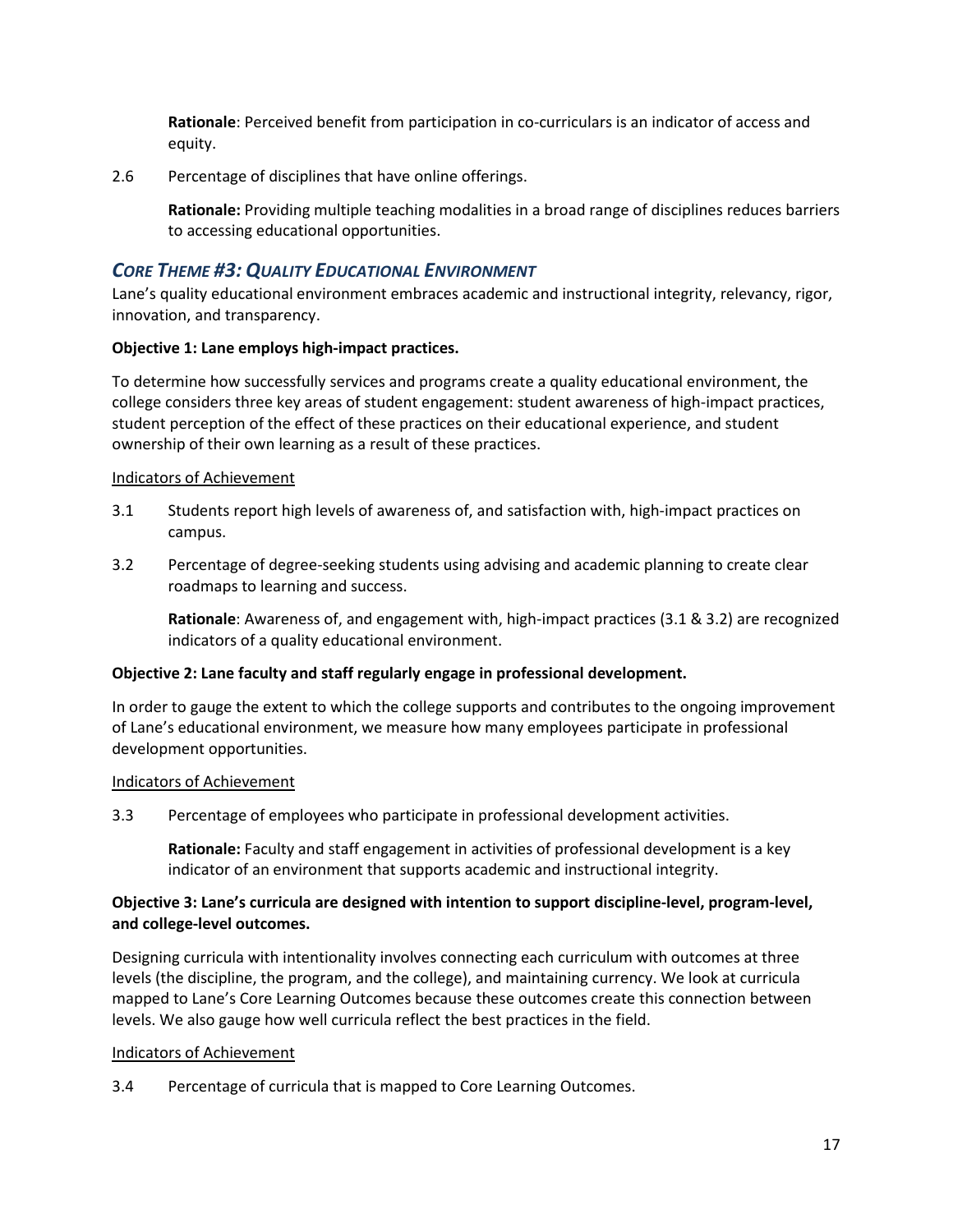**Rationale:** Mapping curricula to Core Learning Outcomes is a means for assessing alignment between multiple levels of learning outcomes.

3.5 Percentage of curricula that is systematically reviewed and revised to reflect current disciplinary and industry standards.

**Rationale:** Systematic redesign of curricula indicates content relevancy.

## <span id="page-19-0"></span>*CORE THEME #4: INDIVIDUAL STUDENT ACHIEVEMENT*

Lane's students advance on their academic paths and reach their educational goals.

#### **Objective 1: Students progress toward their educational objectives.**

To determine the extent to which students are advancing, we use established measures of student progress and examine three traditional academic paths.

#### Indicators of Achievement

4.1 Percentage of students completing their gateway math requirement in two years.

**Rationale:** Students who complete one or more of their foundational courses in math are more likely to persist and progress. Each completion of gateway mathematics is predictive of degree completion.

4.2 Percentage of degree/certificate-seeking students who progress to their second year.

**Rationale:** Year-to-year persistence is predictive of degree completion.

4.3. Percent of students enrolled in ABSE or ESL who transition successfully to post-secondary education.

**Rationale**: As required data elements for Lane's Title II Workforce Investment Opportunity Act federal grant, this indicator assesses how well students are progressing towards their educational goals.

#### **Objective 2: Students complete their educational goals.**

In order to assess student completion of educational goals, the college considers established measures in each of Lane's four general paths to student success: academic transfer, career technical and workforce development, foundational skills development, and lifelong learning.

#### Indicators of Achievement

4.4 Percentage of degree/ certificate-seeking students who complete degrees or certificates within 3 years.

**Rationale:** Earning a degree or certificate is a direct measure of attainment.

4.5 Transfer rates to 4-year institutions.

**Rationale:** Transfer rates are a direct indicator of attainment.

4.6 State-certification pass rates for allied health professions.

**Rationale:** Pass rates are a direct indicator of attainment.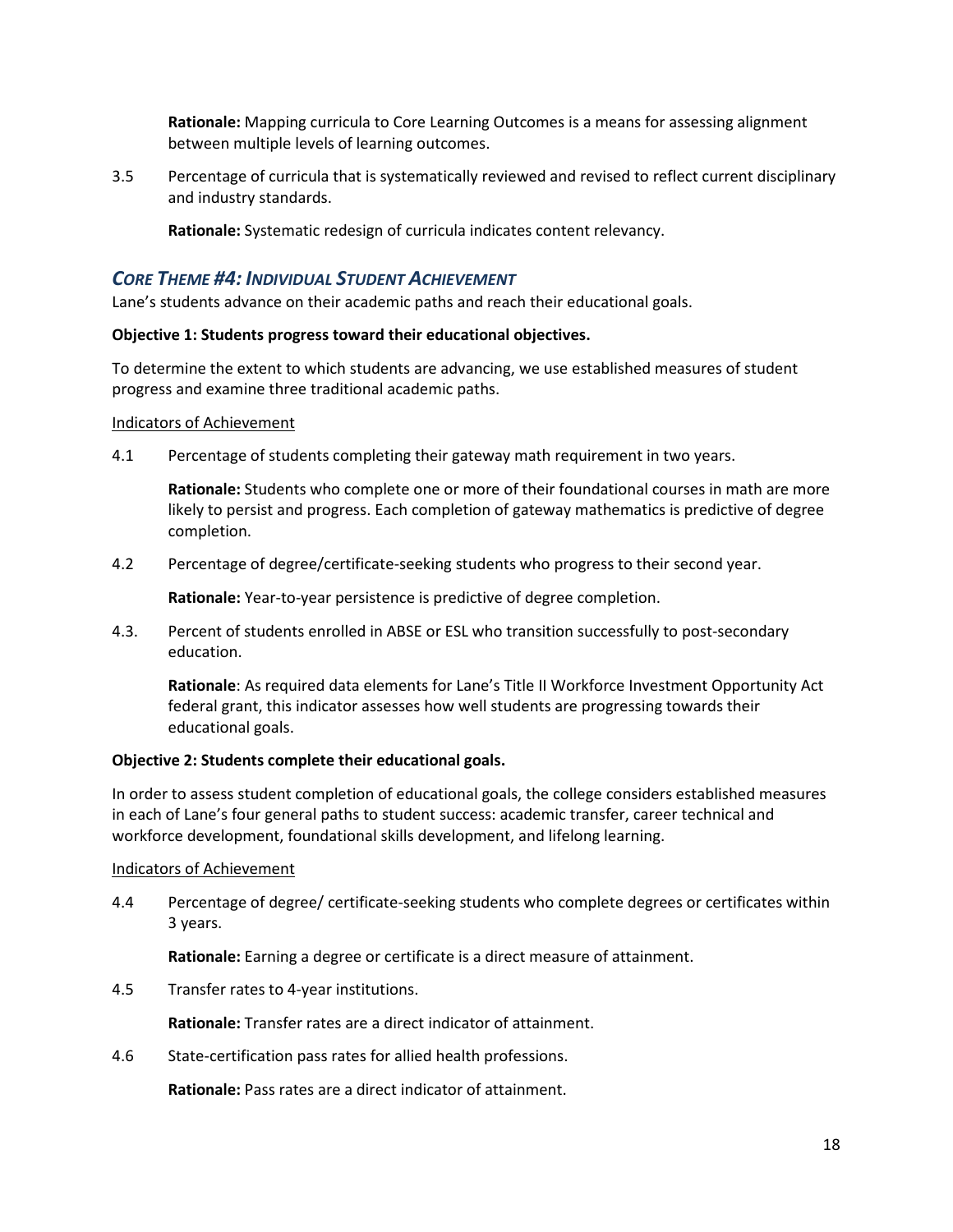4.7 Percent of students enrolled in ABSE or ESL who become employed.

**Rationale:** As required data elements for Lane's Title II Workforce Investment Act federal grant, indicator 1.4 assesses how well ESL and ABSE departments assist students in transitioning to college and career.

# <span id="page-20-0"></span>**1.B.2: The institution established objectives for each of its core themes and identifies meaningful, assessable, and verifiable indicators of achievement that form the basis for evaluating accomplishment of the objectives of its core themes.**

For the college's new core themes, adopted in July 2015, the Institutional Effectiveness Committee and core theme teams are developing indicators of achievement that:

- Clearly align with core theme objectives
- Represent meaningful and useful measure of progress
- Are quantifiable and include specific criteria for assessment
- Include measures of quality as possible and appropriate

The college's new 2016-2021 strategic plan, being developed by College Council in collaboration with the Institutional Effectiveness Committee, will present strategic directions that articulate key institutional priorities for fulfillment of core theme objectives and therefore Lane's mission. Strategic direction goals span a period of five years and represent a long-term aggregation of core theme objectives and indicators.

Core theme indicators and strategic direction goals will be evaluated annually through a process of reflection, review, and assessment at three levels: department (faculty, staff and managers within a specific organizational department or unit), core theme teams (standing, broadly-represented work groups), and institution (the Institutional Effectiveness Committee). The culmination of this review is the annual core themes and strategic directions report, which is presented to and discussed with the Board of Education, governance councils, divisions, and cross-functional teams.

# **CONCLUSION**

<span id="page-20-1"></span>Lane Community College enters this seven-year cycle with momentum garnered over the last several years as the college prepared for its comprehensive self study in 2014. Specifically, the college is committed to growing its culture of evidence and inquiry through building systems of assessment and innovation that not only serve NWCCU standards but also efficiently carry out Lane's mission and vision. We are proud to have been recognized by the Commission for our openness and integrity in the selfstudy process, our excellent student services to marginalized students, and our nationally recognized innovation and leadership in areas such as sustainability. We are also committed to ongoing improvement, so we have spent the last nine months implementing substantial systemic changes that address the recommendations. Part of this process was the creation of our new core themes. Because they are still new to the college, the core themes will continue to be reviewed and modified as we see how they serve in the coming year. One explicitly desired outcome of rethinking core themes is working toward a better climate of information sharing, including clear, accurate, and comprehensive measurements for mission fulfillment.

*Planning.* The college created core themes that better reflect and encompass our full mission statement and help the college align its planning work directly to clear objectives. By using the core themes as the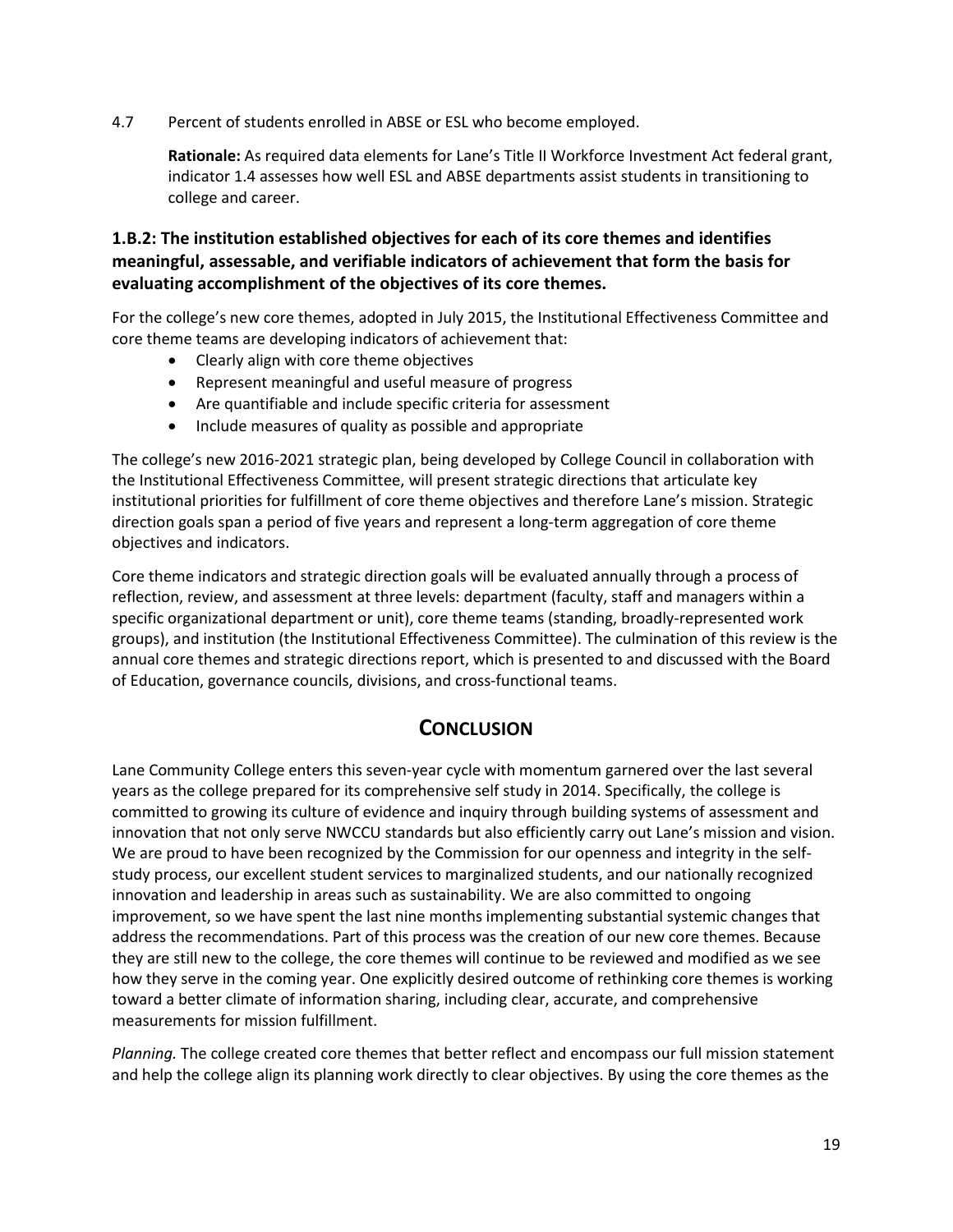lens through which the college looks to the future, we ensure systematic and consistent planning that allows us to set priorities in institutional resource allocation guided by these well-defined core themes.

*Effectiveness.* Similar to planning efforts, the college's institutional effectiveness model is shaped by our redefined core themes. The Institutional Effectiveness Committee led the work on creating the new core themes, and will continue to use them as a map as they assess data from the various committees and workgroups on campus as a way to ensure consistent assessment and planning that aligns directly with mission fulfillment.

*Other Recommendations*. The development of new core themes is also important in addressing the Commission's other recommendations, particularly Recommendation 5 (program and service review). The core themes provide the framework for each department to connect their own work to the planning and institutional effectiveness processes, which are also grounded in the core themes.

In addition to the work on core themes, the college has made solid headway on addressing gaps in assessing student learning at the course, program, and college levels; implementation of the cultural competency policy; and making complaint mechanisms clear to students.

Although the short turn-around between the fall 2014 evaluation and the Year One Self-Evaluation Report has been a challenge, the college has put in significant effort toward the content and the spirit of the recommendations in the short time frame, with quality results. We look forward to our ongoing work with NWCCU's high standards that guide us toward fulfilling our important social mission.